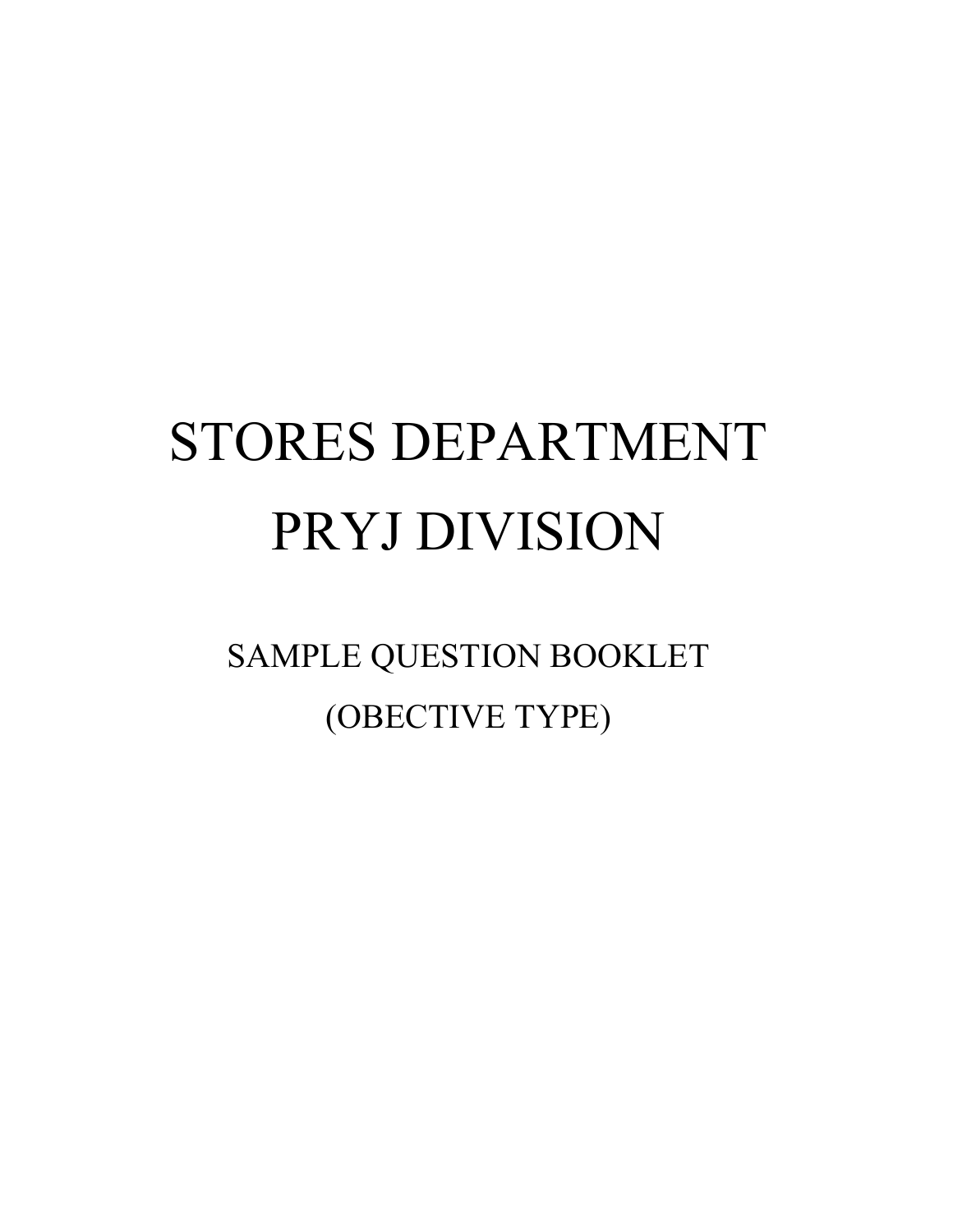- Q.54. In FOB contract, the seller bears all the charges until the cargo:
	- (A) Is delivered to the agent of shipping company
	- (B) Passes over the railing of ship
	- (C) Is loaded and stacked on the vessel
	- (D) Is delivered at the port of shipment
- Q.55. Marine Insurance contract entered into the by the Railway Board covers the inland transportation to the final destination. The normal Duration of Insurance cover for sea cargo is:
	- (A) 150 Days
	- (B) 120 Days
	- (C) 90 Days from the date of landing at port landing
	- (D) 60 Days
- Q.56. Open cover for insurance is decided by the Rly Board for all shipments due to following benefits:
	- (A) Materials can be kept in open space
	- (B) Materials are covered during shipment by a protective layer on the ship.
	- (C) It is arranged in advance and there is no risk of shipment being uninsured
	- (D) Amount of premium is very small
- Q.57. Exim policy is declared as a five years package. This is essentially so Because:
	- (A) Custom duty would continuously be reduced by the Govt. of India during this period.
	- (B) No amendments in the negative list items or OGL items will be made during this Period.
	- (C) Duly focuses towards general guidelines for an export import house for proper Planning for a sustained business.
	- (D) Generally PM's office tenure in Govt. of India is for 5 Years.
- Q.58. Correct PM's expansion for B/L is
	- (A) Bill of landing
	- (B) Bill of lading
	- (C) Bill of leading
	- (D) Bill of loading
- Q.59. For best Inventory performance results we must combine ABC analysis & VED analysis. Our first focus should be on
	- (A) Vital & A items
	- (B) Vital & C items
	- (C) Desirable & A items
	- (D) Desirable & C items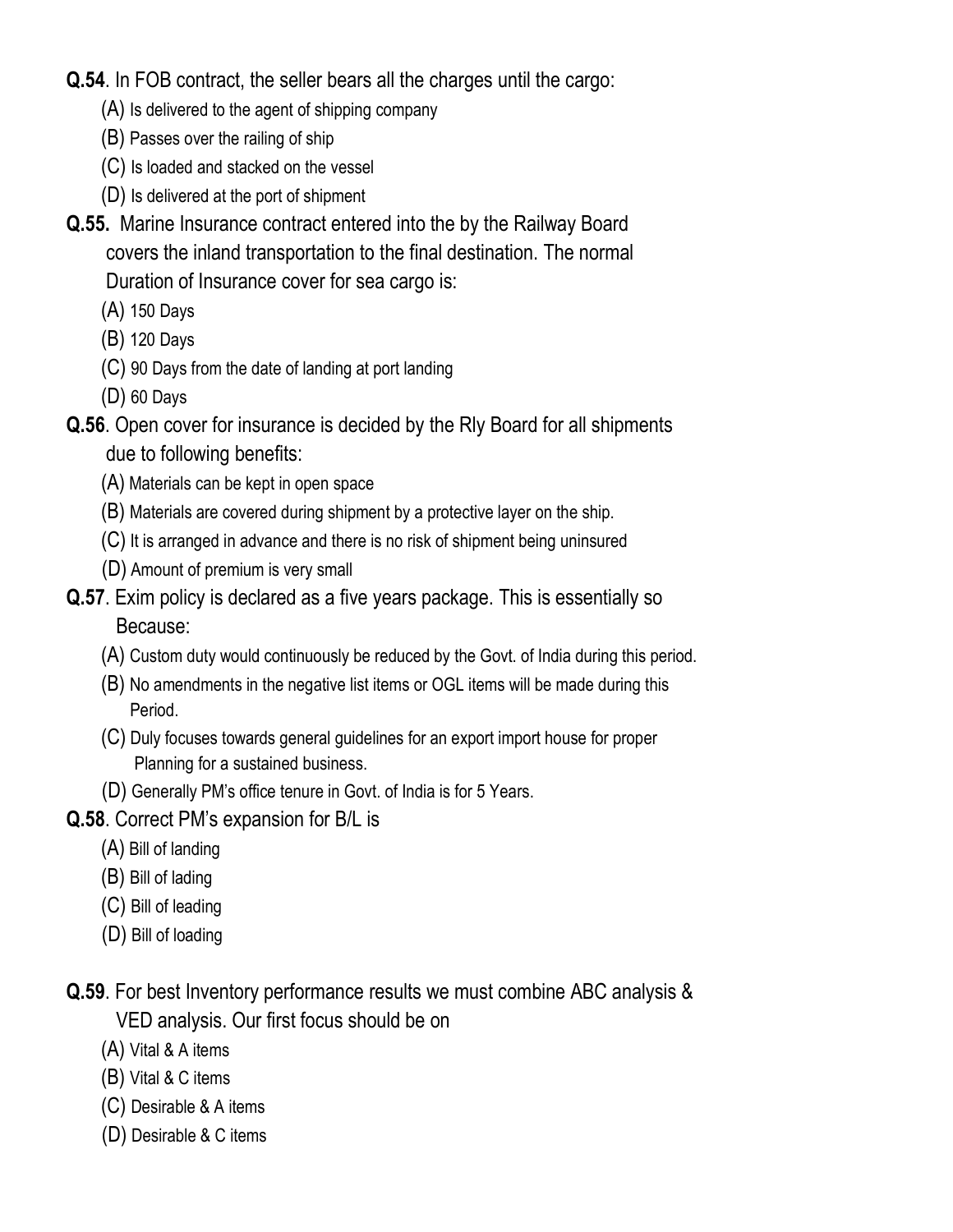Q.60. Function of an item remaining constant, if the cost decreases, its value will

- (A) Increase
- (B) Decrease
- (C) remains constant
- (D) May increase or decrease

Q.61.. In order to avoid any contingency, stock at reorder level has to be:

- (A) More than lead time requirement.
- (B) Less than lead time requirement.
- (C) Equal to lead time requirement.
- (D) Does not have any relation.
- Q.62. Stores Directorate in Rly Board is under.
	- (A) Member (Traction & Rolling stock)
	- (B) Member (Infra)
	- (C) DG (HR)
	- (D) Member (Finance)

Q.63. Economic order quantity (EOQ) is determined by optimising between

- (A) Demand and Supply
- (B) Ordering cost and Carrying cost
- (C) Budgets and Service level
- (D) User and Accounts department
- Q.64. Forecasting accuracy increases if the planning period is
	- (A) Shorter
	- (B) Longer
	- (C) Zero
	- (D) Infinity
- Q.65. Ambiguity in Description specification of material will have the following effect on Lead Time
	- (A) It will decrease
	- (B) It will increase
	- (C) It will remain same
	- (D) None of the above

Q.66. Why is the ABC analysis important

- (A) For improving service level
- (B) For improving financial performance
- (C) To improve the profits
- (D) None of the above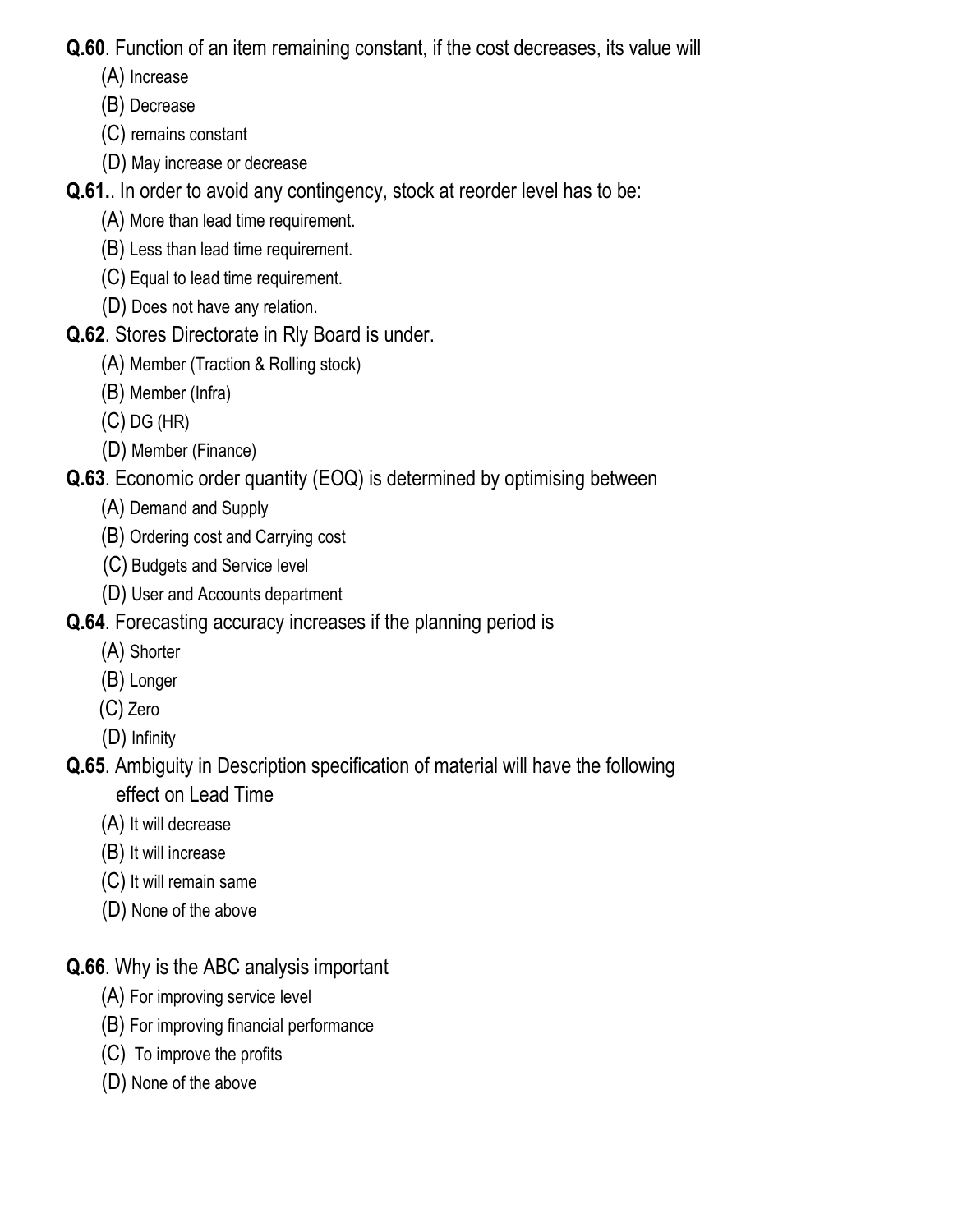Q.67. For the stores declared surplus by a depot, any retuned stores are

- (A) Non to be accepted.
- (B) To be sent to any other depot where are required.
- (C) Are to be accepted but credit is given only for scrap value.
- (D) A high level committee is to be set up for taking a decision.

Q.68. In Railways open tender is adopted when purchase value is more than Rs.

- (A) 25 Lakhs
- (B) 02 Lakhs
- (C) 05 Lakhs
- (D) 10 Lakhs

# Q.69. Indian Railway stores code is in how many Volumes?

- (A) 2
- (B) 3
- (C) 4
- (D) 5

# Q.70. The pre-check of the purchase order For non safety items by accounts

Department is necessary if the value is more than

- (A) Rs. 8,00,000/-
- (B) Rs. 50,000/-
- (C) Rs. 4,00,000/-
- (D) Rs. 100,000/-
- Q.71. Special limited tender is one where
	- (A) Number of firms is just one
	- (B) Purchase value is high but limited tender is issued
	- (C) Purchase must be restricted from few firms
	- (D) Tender is issued by Registered post
- Q.72. which one of the following system of codification is followed by Indian

Railway for codification of store items Special limited tender is one where

- (A) Fully signification coding system
- (B) Semi signification coding system
- (C) Non signification coding system
- (D) Color codification coding system

# Q.73.When the firms are selected and tender enquiry is sent to them, it is a case of

- (A) Open tender
- (B) Limited tender
- (C) Bulletin tender
- (D) Global tender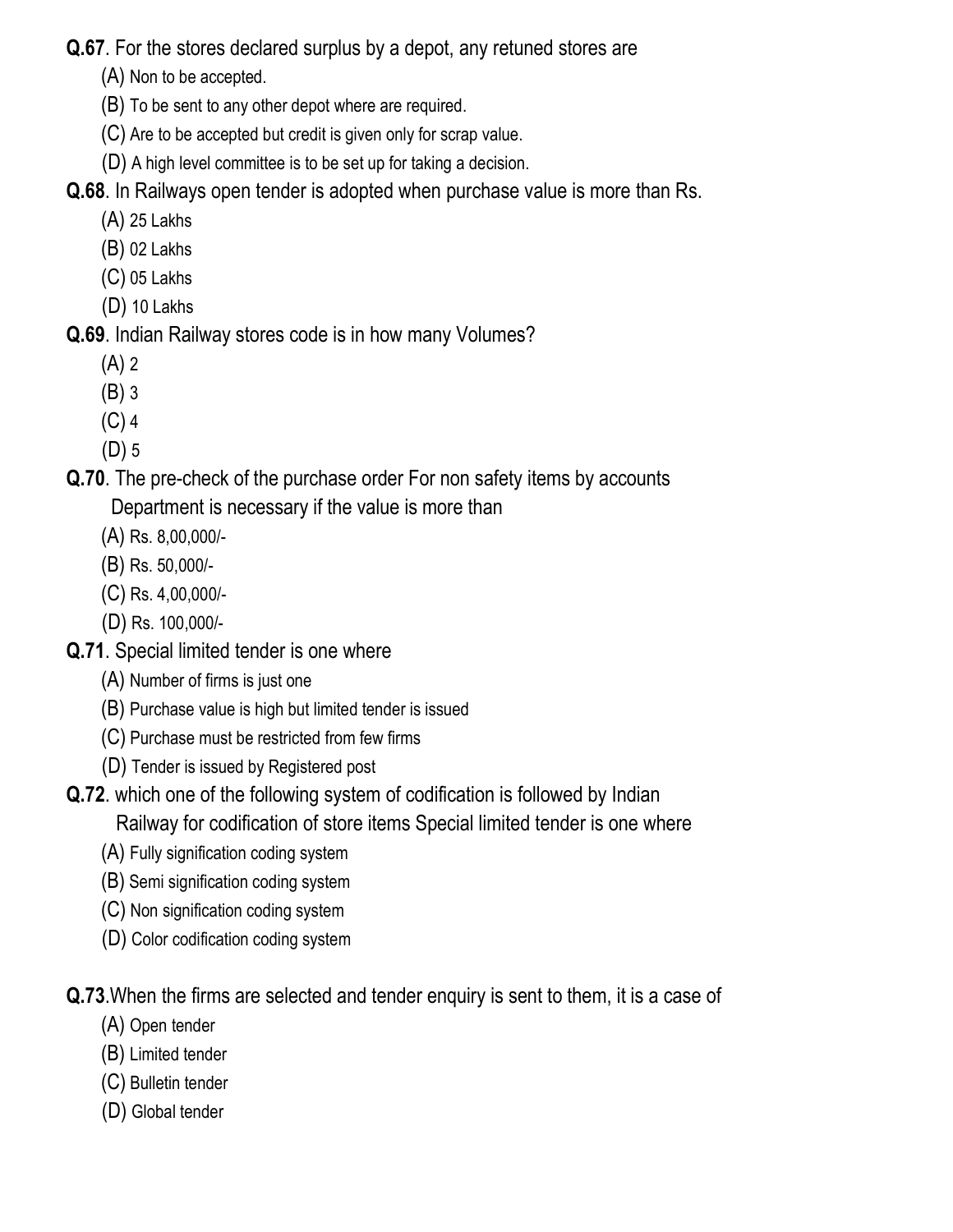- Q.74. In Railways the case is to be dealt by tender committee when the purchase value is more than Rs.
	- (A) 50 Lakhs
	- (B) 100 Lakhs
	- (C) 75 Lakhs
	- (D) 25 Lakhs

Q.75. In Railways 'A' category items represent what percentage of total

Consumption value

- (A) 50%
- (B) 90%
- (C) 65%
- (D) 70%

Q.76. Out of following situations the purchase power of PCMM is highest when it is a case of

- (A) Single tender purchase in Emergency
- (B) Single tender purchase without PAC
- (C) Single tender purchase with PAC power
- (D) In all above situations PCMM has same

Q.77. PL No of an item is 11360010. This item may be an item of

- (A) Stationery
- (B) Steam Locomotive
- (C) Electrical item
- (D) Diesel Locomotive

# Q.78. In a Rate Contract -

- (A) Qty. Is not specified
- (B) Delivery period is not specified
- (C) Rough estimate of Qty. is given
- (D) Qty. To be supplied is fixed

Q.79. System of Recoupment to be followed for recouping Emergency stores is-

- (A) Maxima
- (B) Periodic review
- (C) Base stock
- (D) Combination of (A) & (B)
- Q.80. Tender are to be invited for purchasing 12000 nos. Of Chokes approx. Rate Of which is Rs. 90/- each. In this case we will normally invite-
	- (A) Open tender
	- (B) Limited tender
	- (C) Single tender
	- (D) No tender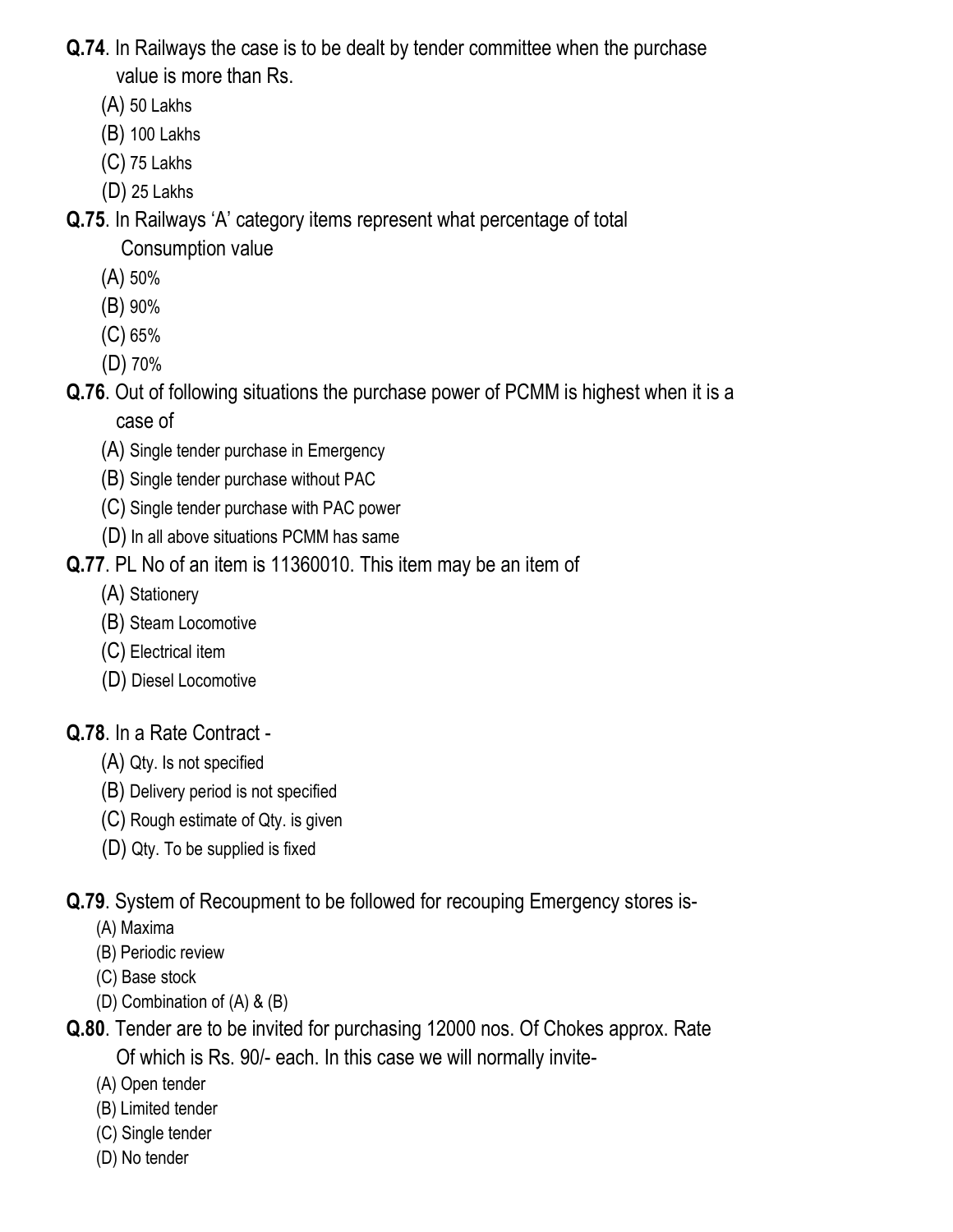Q.81. In a PL No. the subgroup to which the item belongs to is represented by -

- (A) First two digits
- $(B)$  3<sup>rd</sup> and 4<sup>th</sup> digits
- $(C)$  5<sup>th</sup> and 6<sup>th</sup> digits
- (D) 2th and 3rd digits
- Q.82. At the item of review, it is revealed that an item is not issued to any user for Past 26 months but the item is likely be issued in next 22 months. This item Will be classified as -
	- (A) Dead Surplus
	- (B) Custody stores
	- (C) Movable surplus
	- (D) Imprest stores

# Q.83. In ABC analysis of item ''A'' category items represent

- (A) Low consumption value items
- (B) Important items
- (C) High Annual consumption value items
- (D) High rate items
- Q.84. Buffer stock limit depends on
	- (A) ABC classification of the item
	- (B) VED classification of the item
	- (C) Combination of (A) & (B)
	- (D) Stock and Non-stock classification of the items

# Q.85. Buffer stock is provided -

- (A) To meet unforeseen requirement
- (B) To supply items to other users
- (C) To make good shortfall due to theft, deterioration
- (D) To have items out of stock
- Q.86. In a VED analysis "V" stands for
	- (A) Vague items
	- (B) Very costly items
	- (C) Vital item
	- (D) Variety of items
- Q.87. Indication of value in the demand is necessary
	- (A) For posting in liability register/fund register
	- (B) For knowing the appropriate approving authority
	- (C) For the payment to the supplier
	- (D) Combination of (A) & (B)

Q.88. Item not required for the purpose for which it was originally purchased is

- Known as -
- (A) Inactive item
- (B) Scrap item
- (C) Over stock item
- (D) Emergent stock item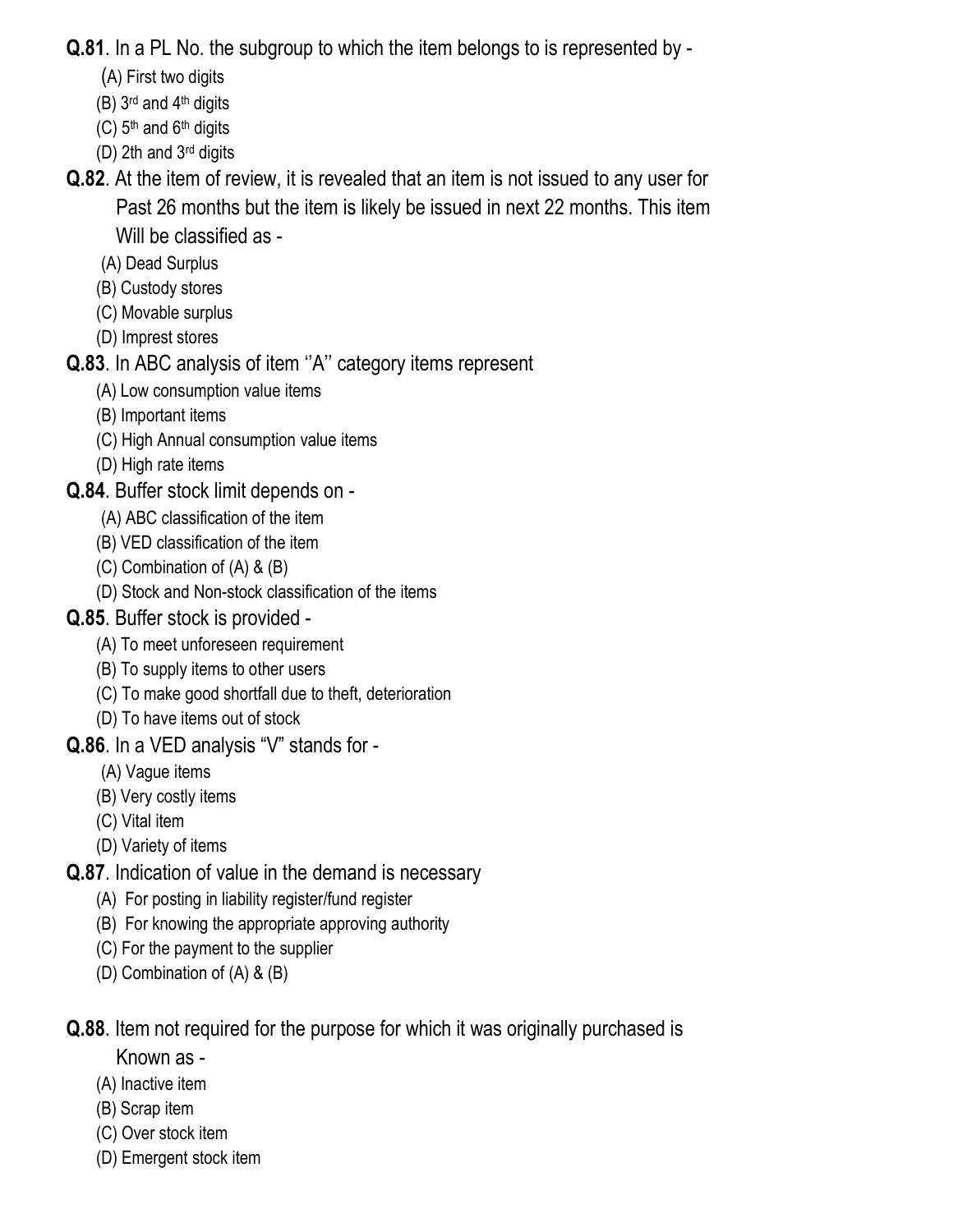### Q.89. An item having regular turnover by constant demand will be known as -

- (A) Ordinary Stock Item
- (B) Emergency stock item
- (C) Regular item
- (D) Non-stock item

# Q.90. Principal Head of Stores Department on a Zonal Railway is –

- (A) Chief Material Manager
- (B) Chief Controller of stores
- (C) Controller of stores
- (D) Principal Chief Materials Manager

# Q.91. Processing of a tender case after the opening of tender depends on -

- (A) Estimated value of purchase
- (B) Value of the case as per highest offer
- (C) Value of the case as per lowest offer
- (D) Non of the above

# Q.92. An offer received from the firm to whom no inquiry was sent is known as -

- (A) Single offer
- (B) Delayed offer
- (C) Unsolicited offer
- (D) Unapproved offer

# Q.93. Only one offer received in respect to Limited/Open tender in known as -

- (A) Single tender
- (B) PAC offer
- (C) Single offer
- (D) Late offer

#### Q.94. Proprietary Article certificate is to be issued for the item requirement to be Purchase from -

- (A) Single firm only
- (B) RDSO approved firms only
- (C) Approved firms only
- (D) Non of the above
- Q.95. Items not required by the user can be returned on
	- (A) Advice note for returned stores
	- (B) Requisition
	- (C) Minus issue note
	- (D) Indent

# Q.96. Ordinary scrap items are those items which are

- (A) Of no use in the railway
- (B) To be sold to the staff
- (C) Retained for railway's use
- (D) To be sold by public auction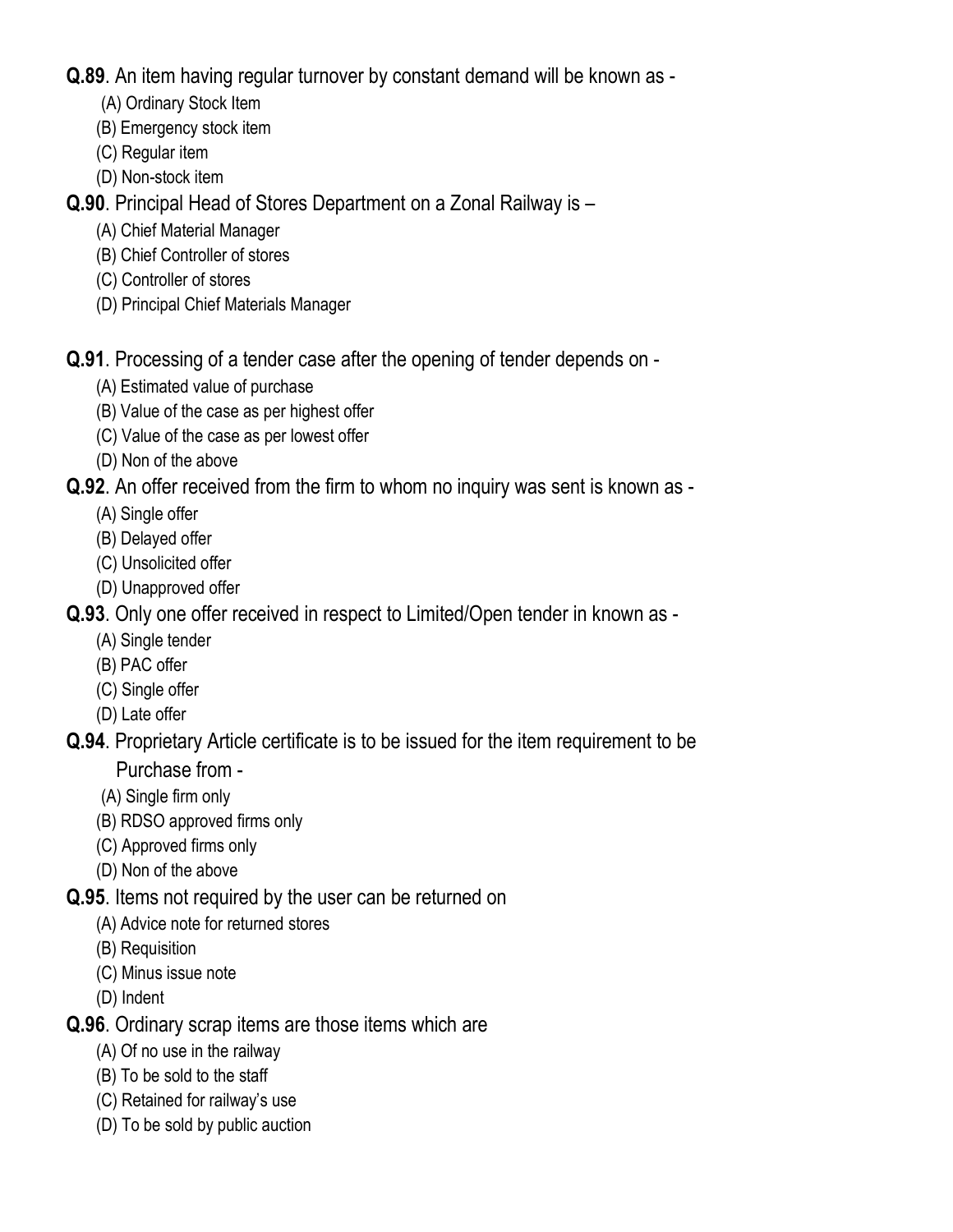Q.97. Purchase finalized on the criteria of "Early" is known as -

- (A) Special purchase
- (B) Delayed purchase
- (C) Time Preference purchase
- (D) PAC purchase

Q.98. It is proposed to purchase an item of a specific brand only. For this -

- (A) Specification should be prepared in such a way that only product of that make meets the specification
- (B) A PAC should be submitted along with the requisition
- (C) A Sample should be submitted along with the requisition
- (D) Requisition should be signed by an SAG Officer
- Q.99. Standardization helps. in
	- (A) Easy maintenance of equipment by suitable replacement
	- (B) It is easy for the supplier to manufacture the item with suitable technology
	- (C) Scale of economy can be achieved
	- (D) All of them as above

Q.100. PL No of an item is 98-05-0400. This item may be an item of

- (A) Uniforms
- (B) Stationery
- (C) Steam Locomotive
- (D) Scrap

Q.101. Dy.CMM at HQ. can accept Tender Committee recommendations for purchase of items valuing upto:

- a. Rs. 5 Lakhs
- b. Rs. 10 Lakhs
	- c. Rs. 8 Lakhs
	- d. Rs. 100 Lakhs

Answer : d

- Q.102. Track fittings are purchased by :
	- a. Stores Department
	- b. Mechanical Department
	- c. Engineering Department
	- d. Traffic Department
	- Answer : c
- Q.103. Purchase of imported WTA items is handled by
	- a. RWF
	- b. ICF
	- c. Zonal Railways
	- d. Railway Board
	- Answer : d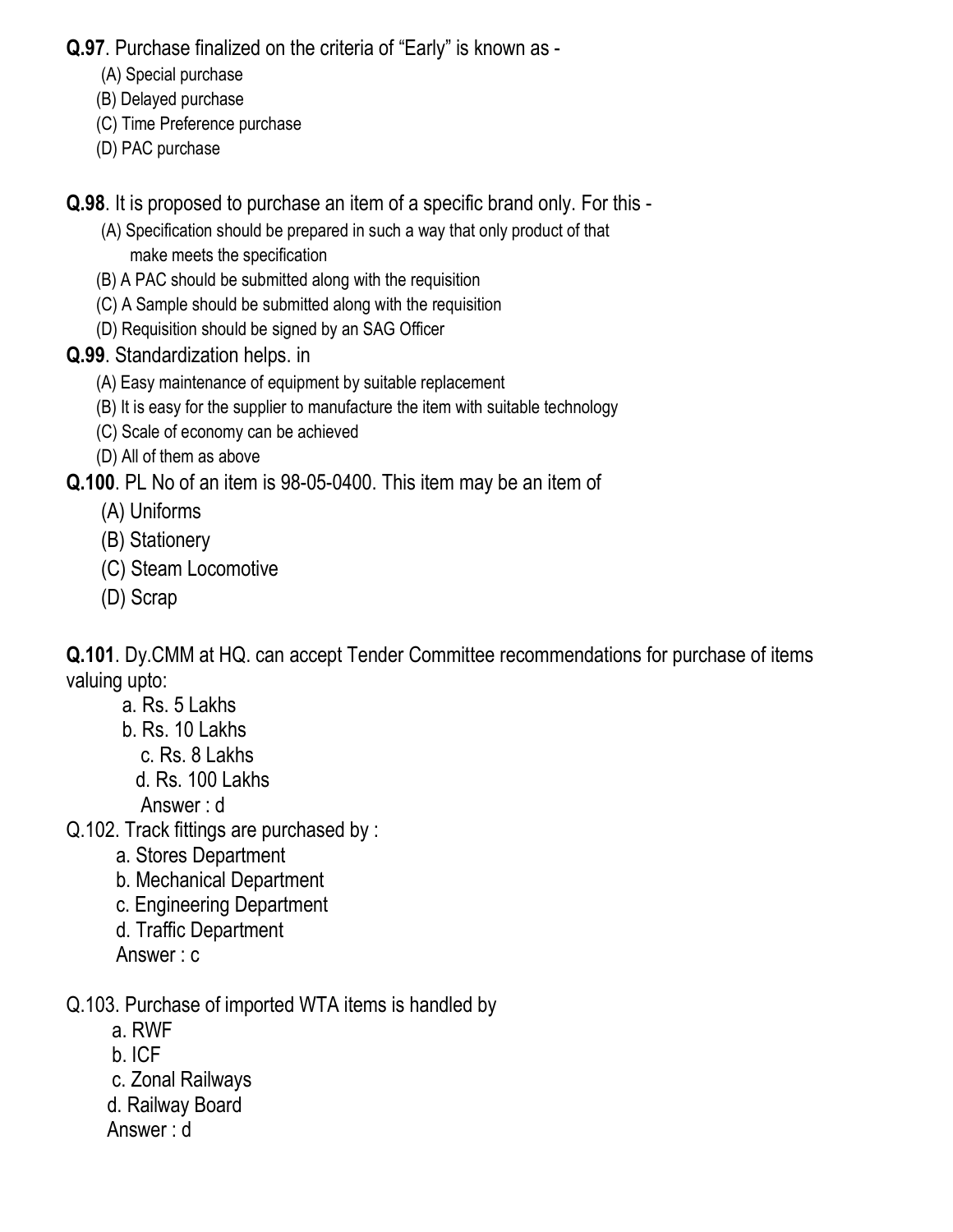- Q.104. Time elapsed from the date of realization of need of recoupment to the physical receipt of material is termed as
	- a. Buffer time
	- b. Interim period
	- c. Contract period
	- d. Lead time
	- Answer : d
- Q 105. Stock which provide for an emergency in case of default by the suppliers and also to take care of fluctuations in consumptions, is known as
	- a. Emergency stock
	- b. Buffer stock
	- c. Ordinary stores
	- d. Custody stock
	- Answer : b
- Q106. Outstanding quantities against all live purchase orders are termed as
	- a. Covered dues
	- b. Uncovered dues
	- c. In process dues
	- d. Dead dues
	- Answer : a
- Q107. Convener of the tender committee in stores purchases is the
	- a. Technical member
	- b. Accounts member
	- c. Mechanical member
	- d. Stores member
	- Answer : d
- Q108. In case of imported consignments, Bill of Lading is similar to
	- a. Railway Receipt
	- b. Bill of Entry
	- c. Letter of Credit
	- d. None of the above
	- Answer : a
- Q109. In case of tender accepted by Railway Board or GM, the competent authority for granting DP extension is
	- a. PCMM
	- b. CMM
	- c. GM
	- d. None of the above
	- Answer : a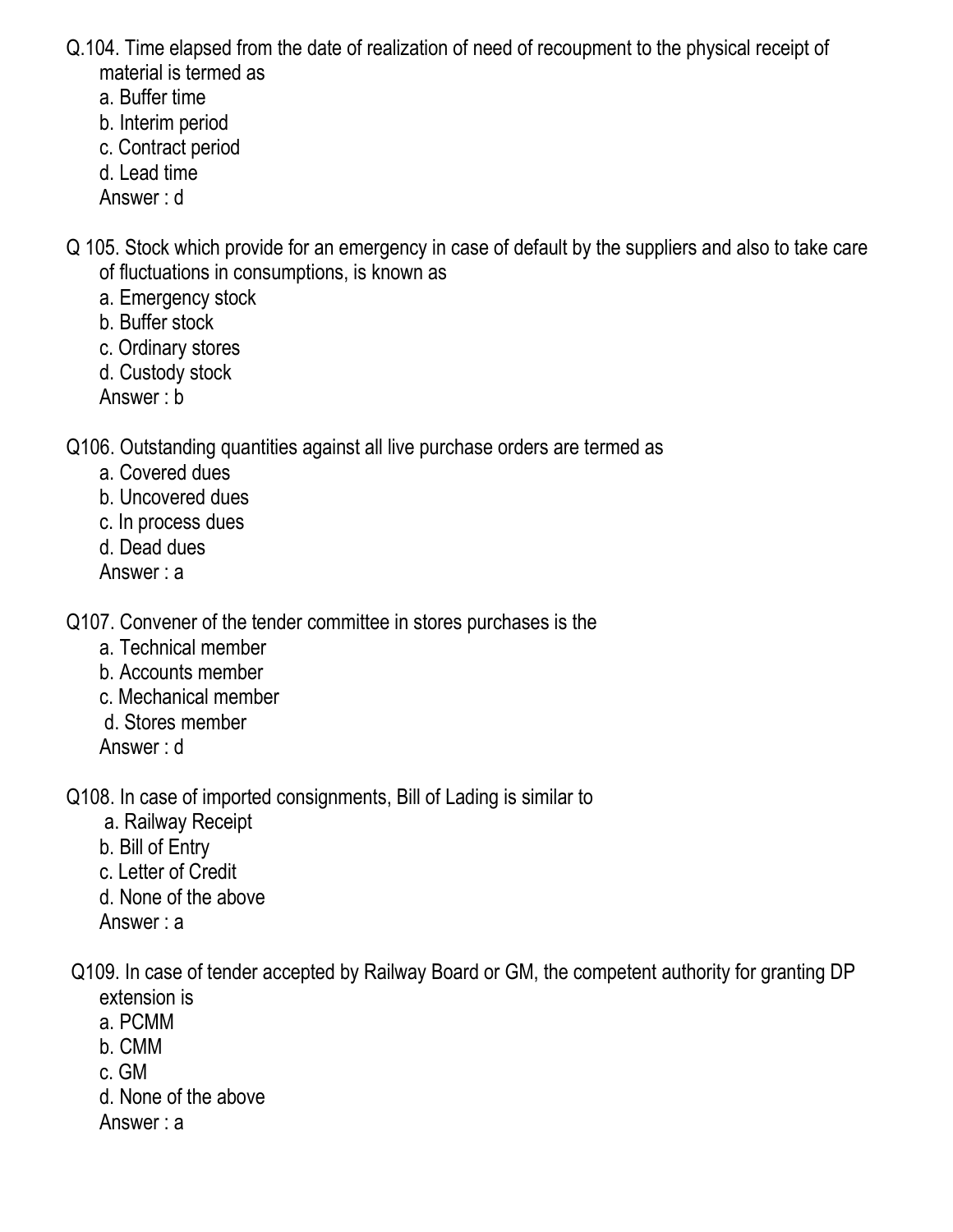Q110. The finance member of the tender committee in case of tender value of Rs. 1.5 crores is

- a. FA&CAO/WST
- b. Dy.FA&CAO
- c. Sr.AFA
- d. AFA
- Answer : b
- Q111. Inspection of items placed in Annexure B items of RDSO vendor list for Mechanical wagon items can be done by
	- a. RITES
	- b. Consignee
	- c. RDSO
	- d. None of the above
	- Answer : c
- Q112. As per Railway Board guidelines, provision for 30% quantity option clause has been made mandatory in tenders for fixed quantity contracts valuing above
	- a. Rs. 10 Lakhs
	- b. Rs. 75 Lakhs
	- c. Rs. 50 Lakhs
	- d. None of the above
	- Answer : b

Q113. Which of the following exercise is being monitored by railway board on regular basis;

- a) PL verification
- b) PL allocation
- c) PL unification
- d) PL duplication
- Ans: (c)

Q.114 . In FOB contract, the seller bears all the charges until the cargo:

A) Is delivered to the agent of shipping company B) Passes over the railing of ship C) Is loaded and stacked on the vessel D) Is delivered at the port of

shipment

Ans.( B)

- Q.115. Money allotted for purchase of stock items is called
	- a) Purchase money
	- b) Purchase balance
	- c) Purchase suspense
	- d) Purchase grant
	- Ans: (d)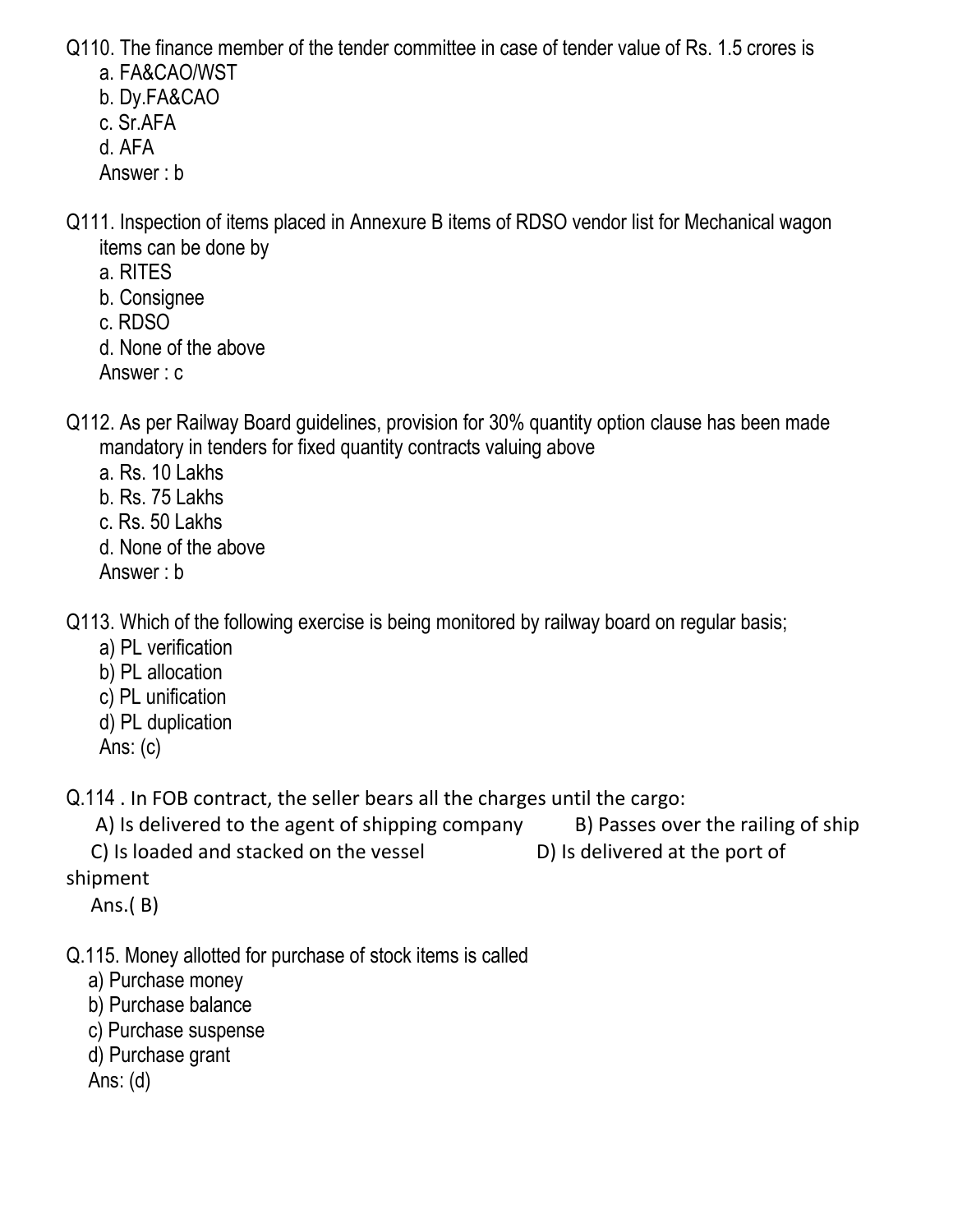Q.116. The detailed distribution of budget allotment made to railway administrations is contained in ;

- a) Yellow book
- b) Green book
- c) Pink Book d) White Paper
- Ans: (c)

Q.117. For PO values of Rs.1,68,75,700/- and Rs. 16,87,70,000/-, firm should deposit Security Deposit of -----------and ---------- respectively. A)Rs.16,87,570/- and Rs.1,68,77,000/- B)Rs. 10,00,000/- and Rs.20,00,000/- C) Rs.16,87,570/- and Rs.20,00,000/- D) Rs. 10,00,000/- and Rs.16,00,000/- Ans.B)

Q.118. As soon as the offer of the tenderer is accepted, the contractor has to deposit SD (A) Within 30 days of the posting of written notice of acceptance (B) Within 25 days of receipt of the communication C) Within 21 days of receipt of the communication D) Within 14 days of the posting of

written notice of acceptance Ans.D)

- Q.119. Offers received after closing of tender box, but before opening of tenders , are called
	- A) Late Tenders
	- B) Delayed Tenders
	- C) Limited Tenders
	- D) Open Tenders
	- Ans.B)
- Q.120. IRS Terms and conditions Para-2900 deals with
	- A) Consignee's right of rejection
	- B) Book Examination Clause
	- C) Arbitration in case of dispute
	- D) Force Majeure Clause
	- Ans.C)
- Q.121. A firm has entered into a contract with Railway to supply an item free off any cost. In the eye of Law
	- A) Penalty can be imposed on firm in case of failure in supply
	- B) Contract is not enforceable.
	- C) Contract is enforceable but penalty cannot be imposed
	- D) Firm should be considered in future based on supply contract

Ans.B)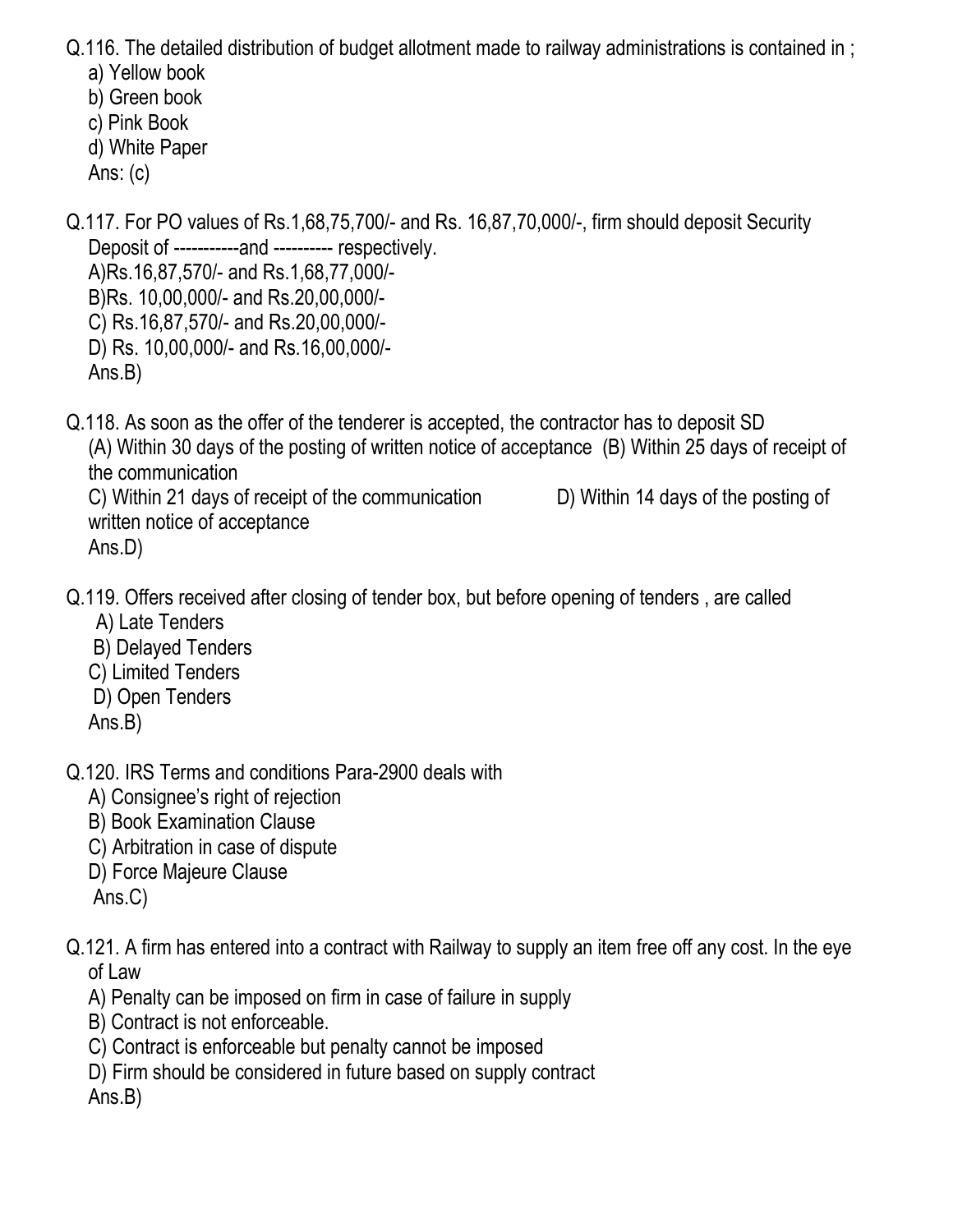- Q122. As per IRS Terms & Conditions Arbitration Clause, who should appoint arbitrator in case of dispute in contracts entered into by Production Units
	- A) Member of the Railway Board
	- B) High Court
	- C) PCMM
	- D) GM
	- Ans.D)
- Q.123. As per Sales of Goods Act 1930, in contracts of Sale, amount increased owing to increase in Tax should be paid to seller
	- Ans. A) Always.
	- B) Only if SVC is in the contract
	- C) Unless a different intention appears from the terms of contract.
	- D) Never
	- Ans. C)
- Q124. In case of Rate Contract
	- A) Quantity, rate and consignee are stipulated
	- B) Only rate is stipulated
	- C) Quantity and Rate is stipulated
	- D) Quantity, rate and Delivery Period is stipulated.
- Q.125. GST is calculated on
	-
	-
	- a. Basic cost of the material b. Basic cost of the material & packing charges
	- c. Basic cost of the raw material. d. Basic cost of the material + forwarding charges + freight charges

Answer : d

Q.126. Which among following is not a material inspecting agency:

| a) RDSO      | $(b)$ DOI |  |
|--------------|-----------|--|
| c) IRTS      | (d) RITES |  |
| Ans. (c)IRTS |           |  |

Q.127. As per IRS conditions of contract, what is the maximum period from the date of receipt of material in which material pre-inspected at the firm's premises can be rejected at consignee end, if found unsuitable?

| a) 30 days        | (b) $45$ days |
|-------------------|---------------|
| b) $60$ days      | $(d)$ 90 days |
| Ans. $(d)90$ days |               |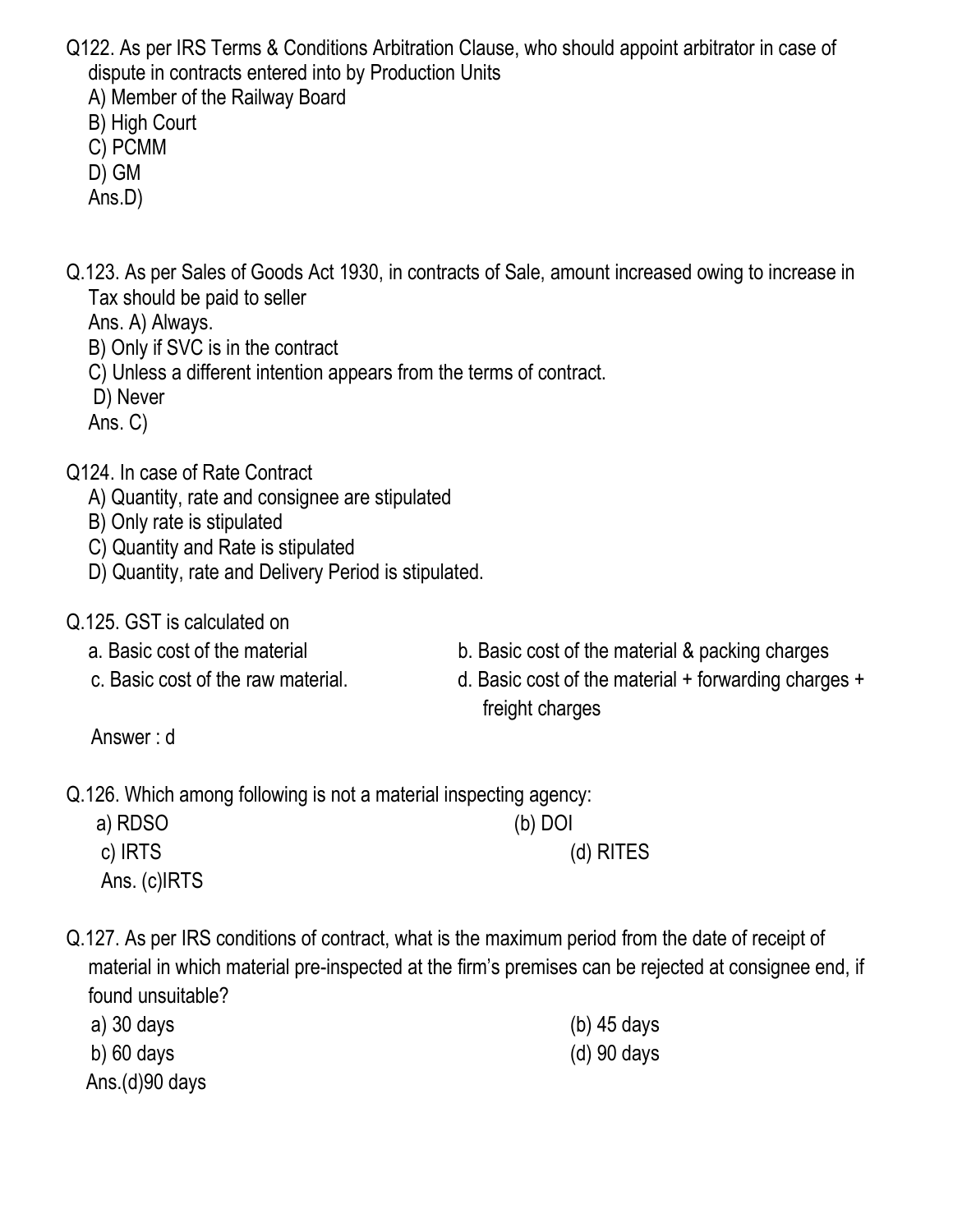| Q.128. What is Free Delivery period without ground rent in Auction?<br>(a) 20 days<br>$(c)$ 50 days<br>Ans. (c) $50$ days                              | $(b)$ 40 days<br>$(D)$ 65 days          |
|--------------------------------------------------------------------------------------------------------------------------------------------------------|-----------------------------------------|
| Q.129 Which class of Digital Signature Certificate to Bidders is required?<br>(a) Class-I<br>(c) Class-III<br>Ans. (c) Class-III                       | $(b)$ Class-I I<br>(D) Class-IV         |
| Q.130. Buffer Stock is also known as:<br>(a) Critical stock<br>(C) Inactive stock<br>Ans. (b) Safety Stock                                             | (b) Safety Stock<br>(d) emergency stock |
| Q.131. Which is following scrap items are not condemned by the survey committee in the scrap depot<br>?<br>a)Wagon<br>(c) Empty Drum<br>Ans. (a) Wagon | (b) MS Sheet<br>(d) Coupler Body.       |

Q.132. What is the power Dy.CMM of a stores depot for making purchase of urgently required stock items through

| limited tender?               |                       |
|-------------------------------|-----------------------|
| (a) 1 lakhs per case          | (b) 2 lakhs per case  |
| (c) 50 lakhs per case         | (d) 5 lakhs per case. |
| Ans. (c) Rs 50 Lakhs per case |                       |

Q.133. After Which value, it is necessary to obtain quotation from more than one firm in local purchase?

| (a) $2000/-$        | (b) 5000/-  |
|---------------------|-------------|
| (c) 25000/-         | (d) 20000/- |
| Ans. (c) Rs 25000/- |             |

Q.134. Which of the following is not allotted to ISA in E-Auction ?

( a) view Bid History (b) Create Auction Catalogue (C) View Bid Sheet (d) Sign Bid Sheet. Ans. (b) Create Auction Catalogue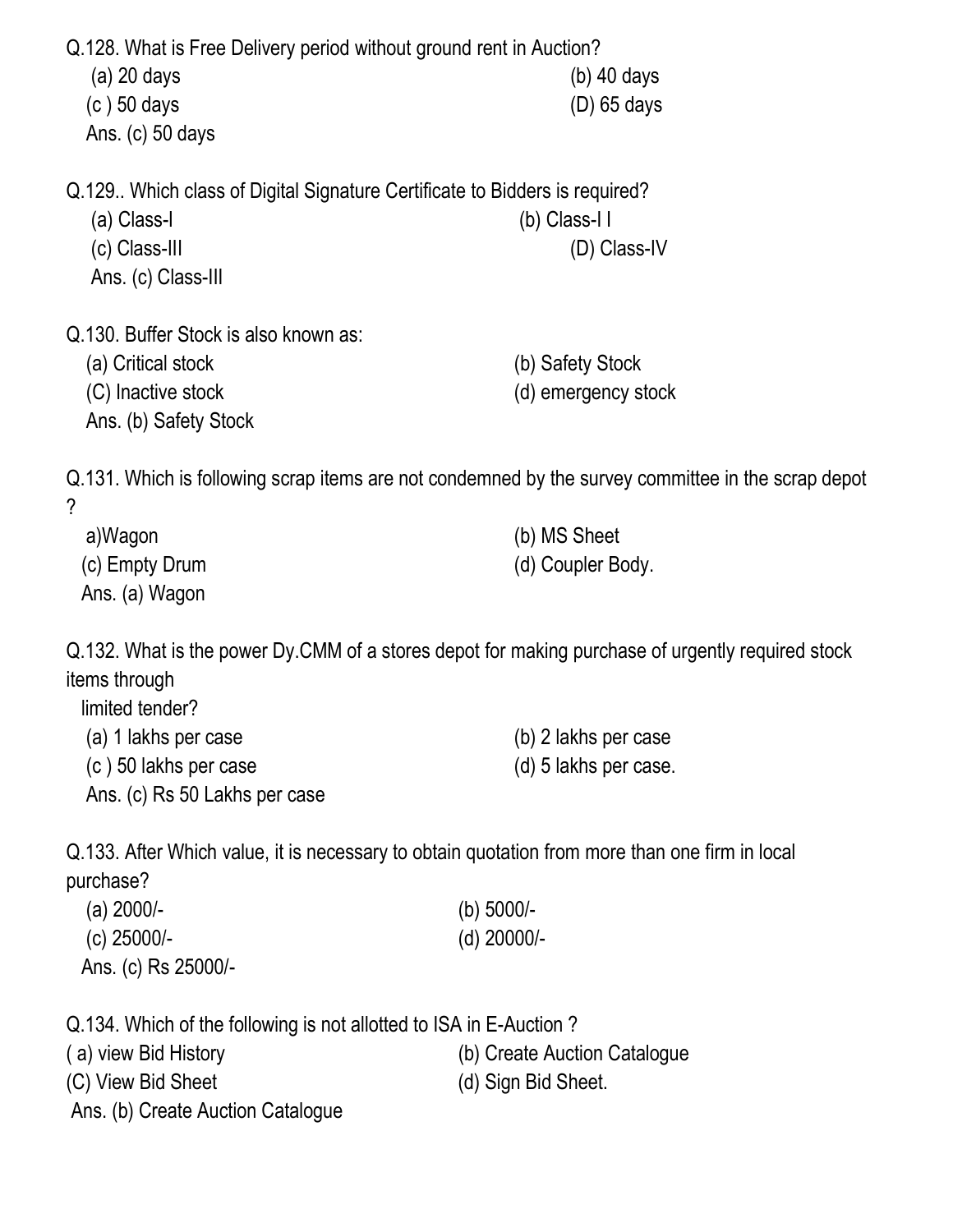Q.135. In which form, Materials not required are returned to the nominated stores depot as per stores code ? (a) S – 1539 (b) S-1739 (c) S-1549 (d) SS-11 Ans. (a) S-1539 Q.136. Disposal of scrap may be done by (a) Auction (b) Sale by tender (c) Sale to other Govt. department and undertakings (d) All above Ans. (d) All Above Q.137. What is the frequency of verification of Stores with Imprest Holders? (a) once in 1 year (b) once in 2 year (c) once in 3 year (d) once in 6 month Ans. (b) once in 2 year Q.138. 'A' category items are verified- (a) Once in a year (b) Once in two years (c) Twice in a year (d) once in 9 months Ans: (C) Q.139. M&P items are verified a)Once in a year b)Once in two year c)Once in three years d)Once in four years Ans: (C) Q.140. Which of the following items need not to be verified a) Dunnage b) Petty consumable stores c) Dead Stock, Tools & Plants of low value d) All of the above Ans: (D) Q.141. Presence of which of the following is essential during the Stock Verification? a) Depot officer **b**) Depot material supdt. or someone deputed on his behalf c) Sr. Account Officer d) RPF Ans: (B)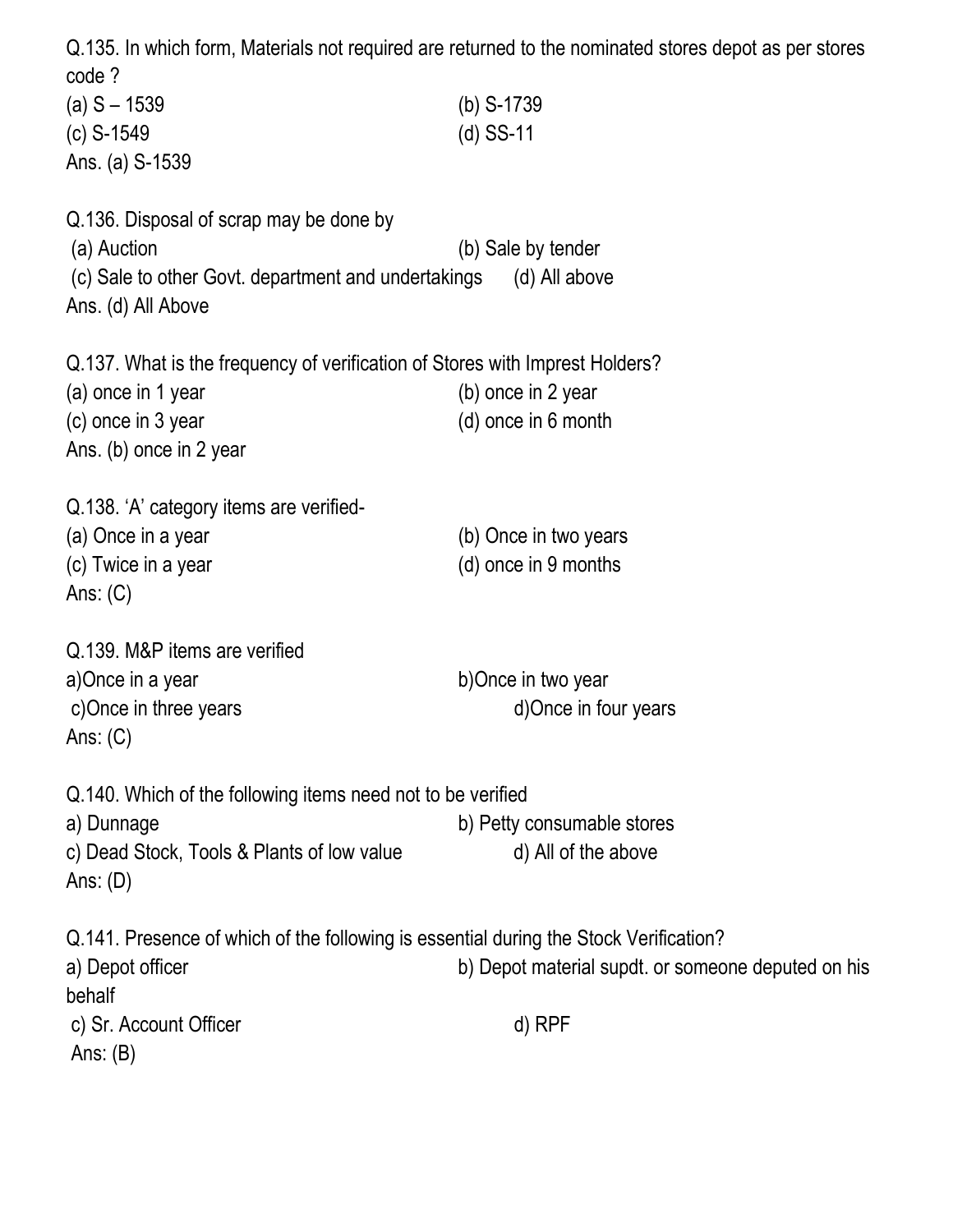| a) A Category<br>c) C Category<br>Ans: $(a)$                                                                                                                | Q.142. In ABC analysis, which items are given more attention from inventory control point of view?<br>b) B Category<br>d) Equal attention to all |
|-------------------------------------------------------------------------------------------------------------------------------------------------------------|--------------------------------------------------------------------------------------------------------------------------------------------------|
| Q.143. T.O.R. is the ratio of-<br>(a) Balance and issue<br>(c) Receipt and issue<br>Ans: $(a)$                                                              | (b) Issue and balance<br>(d) Receipt and balance                                                                                                 |
| Q.144. Which of the following analysis gives more attention to the service level-<br>(a) ABC Analysis<br>(c) FSN Analysis<br>Ans: $(b)$                     | (b) VED Analysis<br>(d) XYZ Analysis                                                                                                             |
| Q.145. Surplus items are<br>a) Item not moved for 12 months<br>c) Item having more than 12 month Stock<br>Ans: $(b)$                                        | b) Item not moved for 24 months<br>d) None of these                                                                                              |
| Q.146. Which of the following is not a penalty-<br>(a) Suspension<br>(c) Censure<br>Ans: $(a)$                                                              | (b) Removal from service<br>(d) Reduction to lower grade                                                                                         |
| Q.147. No. of LAP in a year<br>a)8<br>c)30<br>Ans: $(c)$                                                                                                    | b)60<br>d)20                                                                                                                                     |
| Q.148. The Lowest level Officer empowered to accept a tender valuing Rs15 lakh is-<br>(a) AMM<br>(c) Dy.CMM<br>Ans: $(c)$                                   | (b) SMM<br>(d) CMM                                                                                                                               |
| Q.149. All charges for maintenance and repairs after opening of the line for traffic are accounted<br>under head:<br>(a) Capital<br>$(c)$ OLW<br>Ans: $(d)$ | $(b)$ DRF<br>(d) Ordinary Revenue                                                                                                                |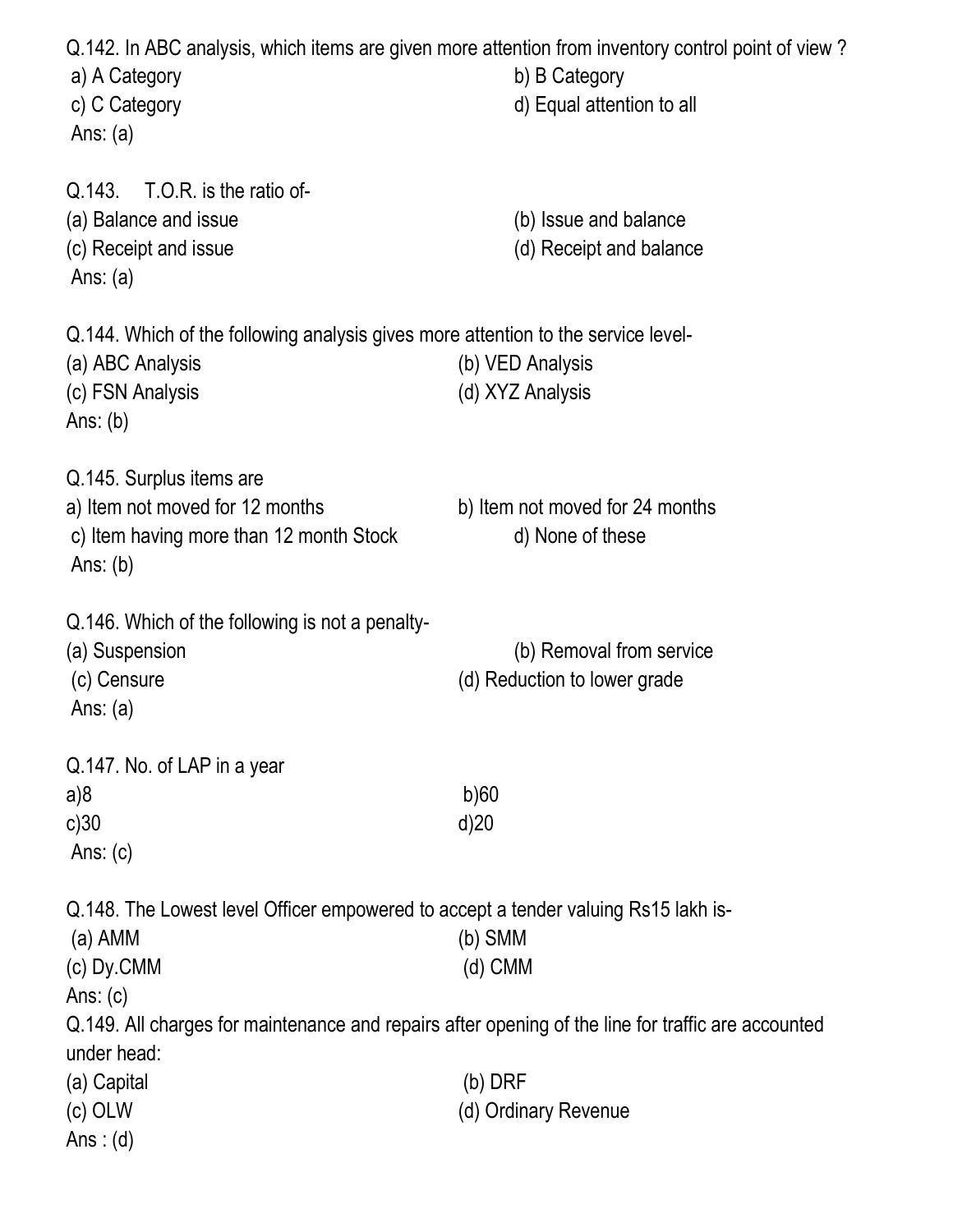Q.150. Registration of firm is treated as provisional until the firm (a)has executed satisfactorily one order (b) has secured one order (c) has received one tender (d)All of the above Ans :  $(a)$ Q.151. Raw material issued to private factory for fabrication shall be charged to: a) WMS b) SINT c) Sale Suspense d) Misc. Adv Capital. Ans: (d) Q.152. Variety reduction is adversely affected by: a)Lack of coordination amongst users and depots b)Improper classification /specification c)Desire for variety.  $d$ )All the above. Ans: (d) Q.153. Standardization does not affect: a) Manufacturing cost b) Manufacturing process c) Warehousing operation d) None of the above Ans: (d) Q.154. Railway Stores have been classified into: (a) 36 groups (b) 49 groups (c) 75 groups (d) 56 groups Ans :  $(c)$ Q.155. First two digits in any price list No represent: (a) Part Number (b) Specification Number (c) Drawing Number (d) Group Number Ans: (d) Q.156. Signals & Telecommunication Stores are dealt in groups: (a) 50-59 (b) 40- 49 (c) 70-79 (d) 10-19 Ans: (a) Q.157. Exception Reports are generated by Computer Section: a) Monthly b) Quarterly c) Annually d) For special purposes whenever required Ans: ( d )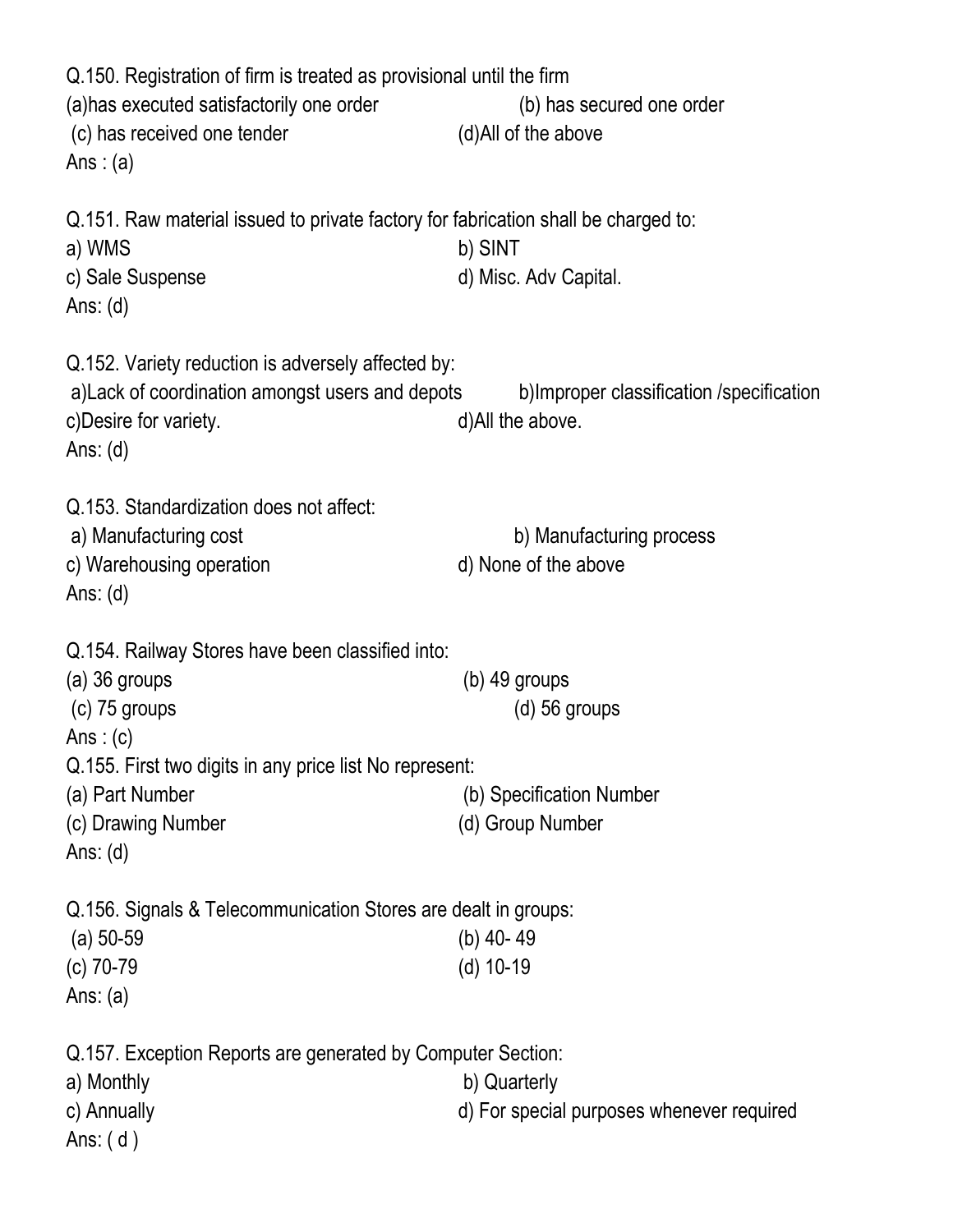| Q.158. iMMS Alerts can not be released in the form of:<br>a) SMS<br>c) Video<br>Ans: $(c)$                                                                                                     | (b) E Mail<br>d) All of the above                             |
|------------------------------------------------------------------------------------------------------------------------------------------------------------------------------------------------|---------------------------------------------------------------|
| Q.159. Unified PLs reduces the possibility of:<br>a) Duplicate PL Nos.<br>c) Non-Standardization of Items<br>Ans: $(d)$                                                                        | b) Non-Uniformity over Indian Railways<br>d) All of the above |
| Q.160. Imports made by Railways attract following taxes/duties:<br>A) Customs duty<br>C) Customs duty + GST<br>Ans. $(C)$                                                                      | B) Sale Tax<br>D) Excise duty + Customs duty                  |
| Q.161. For clearing the Marine Cargo through customs Dept., importer has to submit a document<br>called:<br>A) Import Manifest<br>C) Bill of Entry<br>Ans. $(C)$                               | B) Import Application<br>D) Airway Bill                       |
| Q.162. Indian agent is paid in Indian rupees, which are worked out based on the exchange rate:<br>A) Bank's selling Rate- Bill<br>C) Bank's Buying Rate- Bill<br>Ans.(D)                       | B) Bank's selling Rate-TT<br>D) Bank's Buying Rate-TT         |
| Q.163. For importing an item, Zonal Railway/Production Unit obtains the foreign exchange from :<br>A) Open Market<br>C) Reserve Bank of India<br>Ans. $(A)$                                    | B) Railway Board<br>D) Ministry of Finance                    |
| Q.164. In confirmed and irrevocable letter of credit, there is definite undertaking by:<br>A) Issuing bank only<br>C) Confirming bank as well as issuing bank<br>confirming bank<br>Ans. $(B)$ | B) Confirming bank only<br>D) Issuing Bank, advising bank and |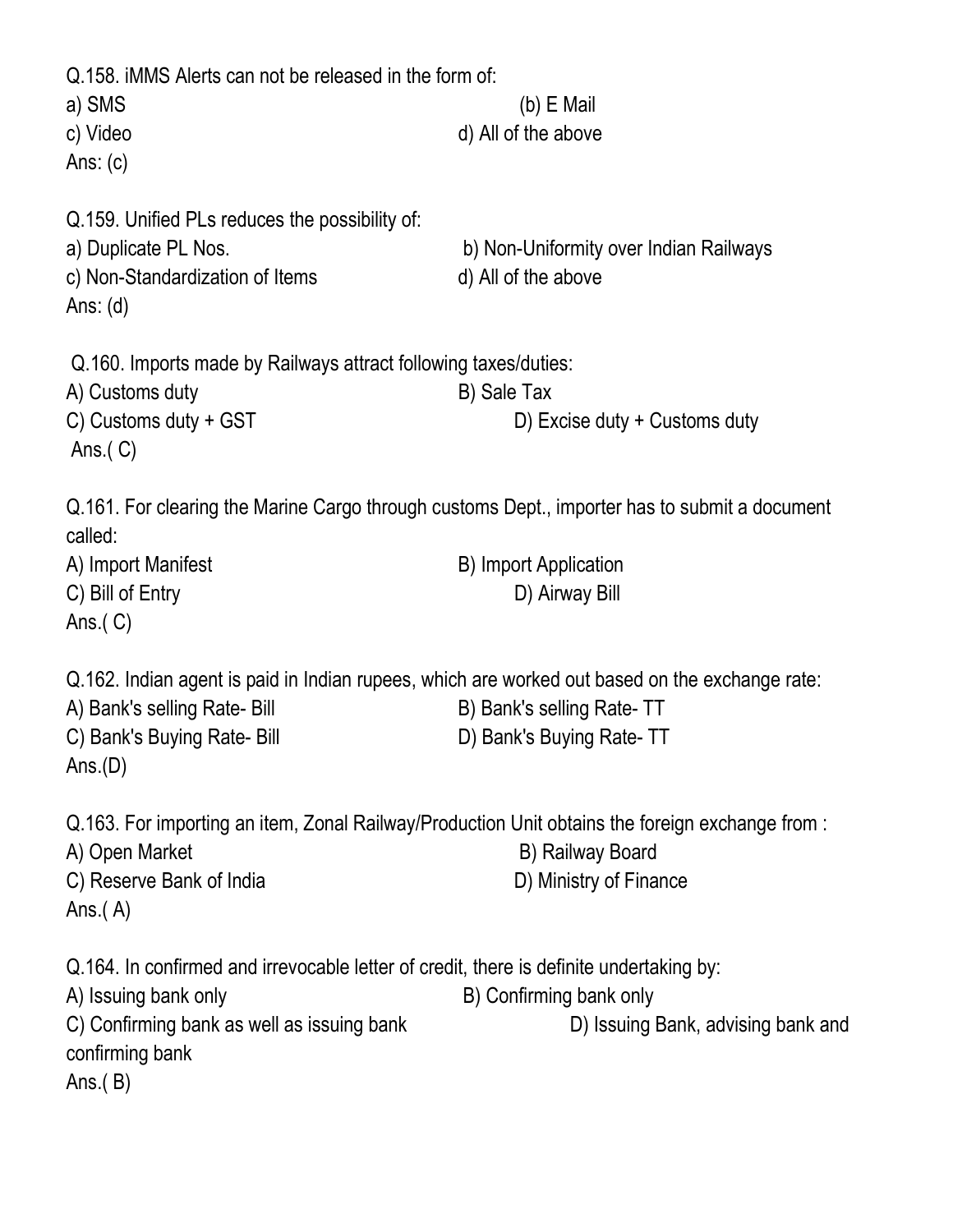Q.165. Finance vetting is required for all purchase orders for Safety items valuing above.

- a. Rs. 3 Lakh
- b. Rs. 5 Lakh
- c. Rs. 8 Lakh
- d. Rs. 15 Lakh

Q166. Powers of PCMM to approve single tender when PAC 'A' is certified is restricted to Rs.

- a. Rs. 1 Lakh
- b. Rs. 5 Lakh
- c. Rs. 10 Lakh
- d. Rs. 15 Lakh
- Answer : d
- Q.167. Special limited tender is one where
- A. Number of firms is just one
- B. Purchase value is high but Limited tender is issued
- C. Purchase must be restricted from few firms
- D. Tender is issued by Registered post

Ans.( B)

- Q.168.Officer empowerd to accept a tender valuing ` 10 lakh is—
- (a) AMM
- (b) SMM
- (c) Dy.CMM
- (d) CMM
- Ans: (b)

Q.169. Powers of Sr.DMM to approve single tender when PAC 'A' is certified is restricted to Rs.--

- a. Rs. 1 Lakh
- b. Rs. 5 Lakh
- c. Rs. 10 Lakh
- d. Rs. 15 Lakh
- Answer : b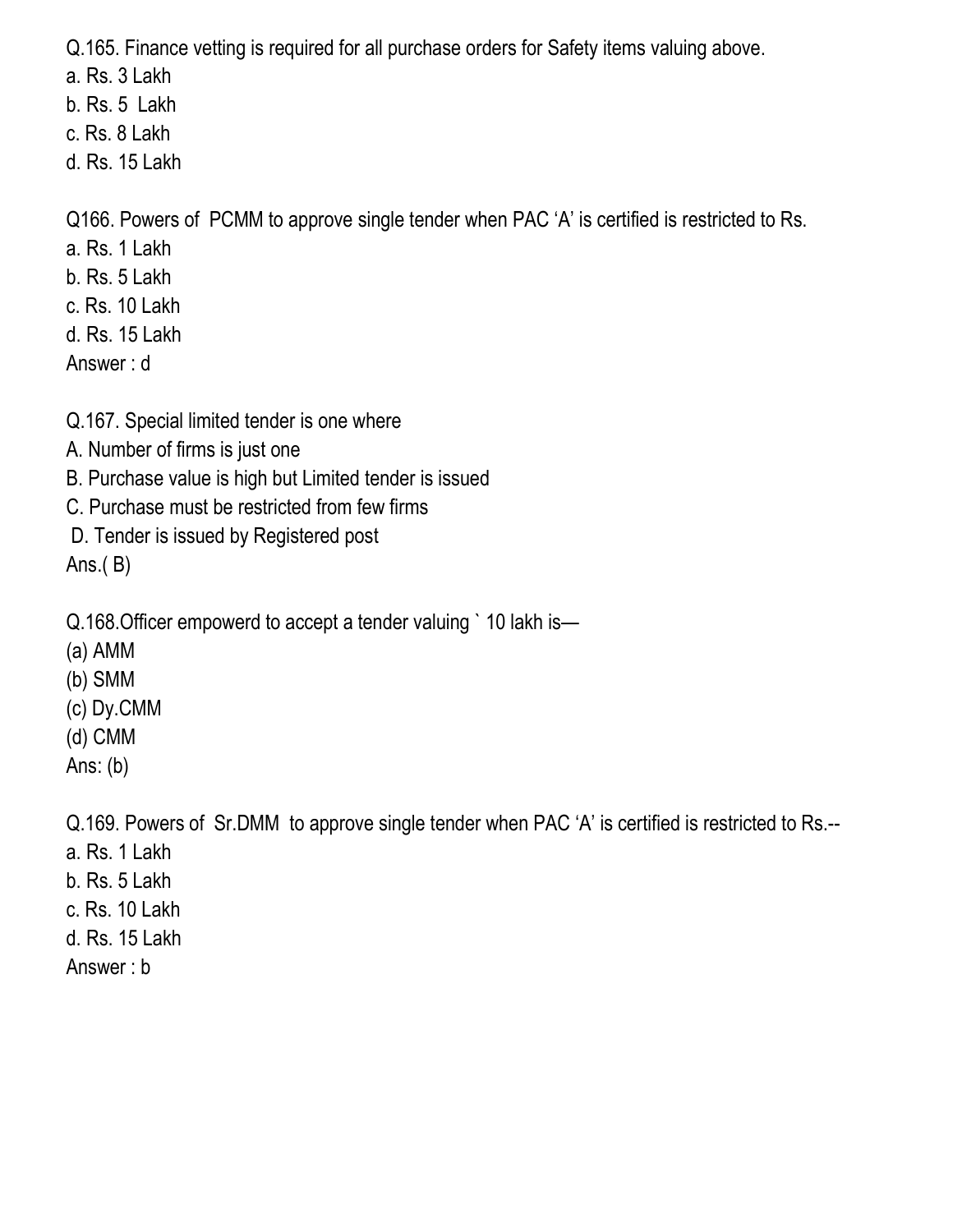Q.170. The Signing approval officers in Non- stock requisition above Rs. 2 Lakhs up to 15 Lakhs is--

- (a) PHOD
- (b) ADRM
- (c) Dy.CMM
- (d) SMM
- Ans: (C)

Q.171. Finance vetting is required for Non-stock requisition for Safety items

- valuing above.
- a. Rs. 1.5 Lakh
- b. Rs. 2.5 Lakh
- c. Rs. 5 Lakh
- d. Rs. 10 Lakh

Q.172. Security deposit (except M&P items) of Stores contract cases of value up to Rs.25 Lakh is-

- A. 10%
- B. 3%
- C. 5%
- D. Nil
- Ans. (D)

Q173. When was Government E-Marketplace launched by the Commerce & Industry Minister?

- A. 9th August 2016
- B. 9th August 2017
- C. 02 October 2016
- D. 02 October 2017
- Ans. (A)

Q.174. The powers of PCMM for direct purchase of stores is limited to Rs\_\_\_\_\_

a. Rs. 200 Crores b. Rs. 100 Crores c. Rs. 300 Crores d. Rs. 50 Crores Answer : A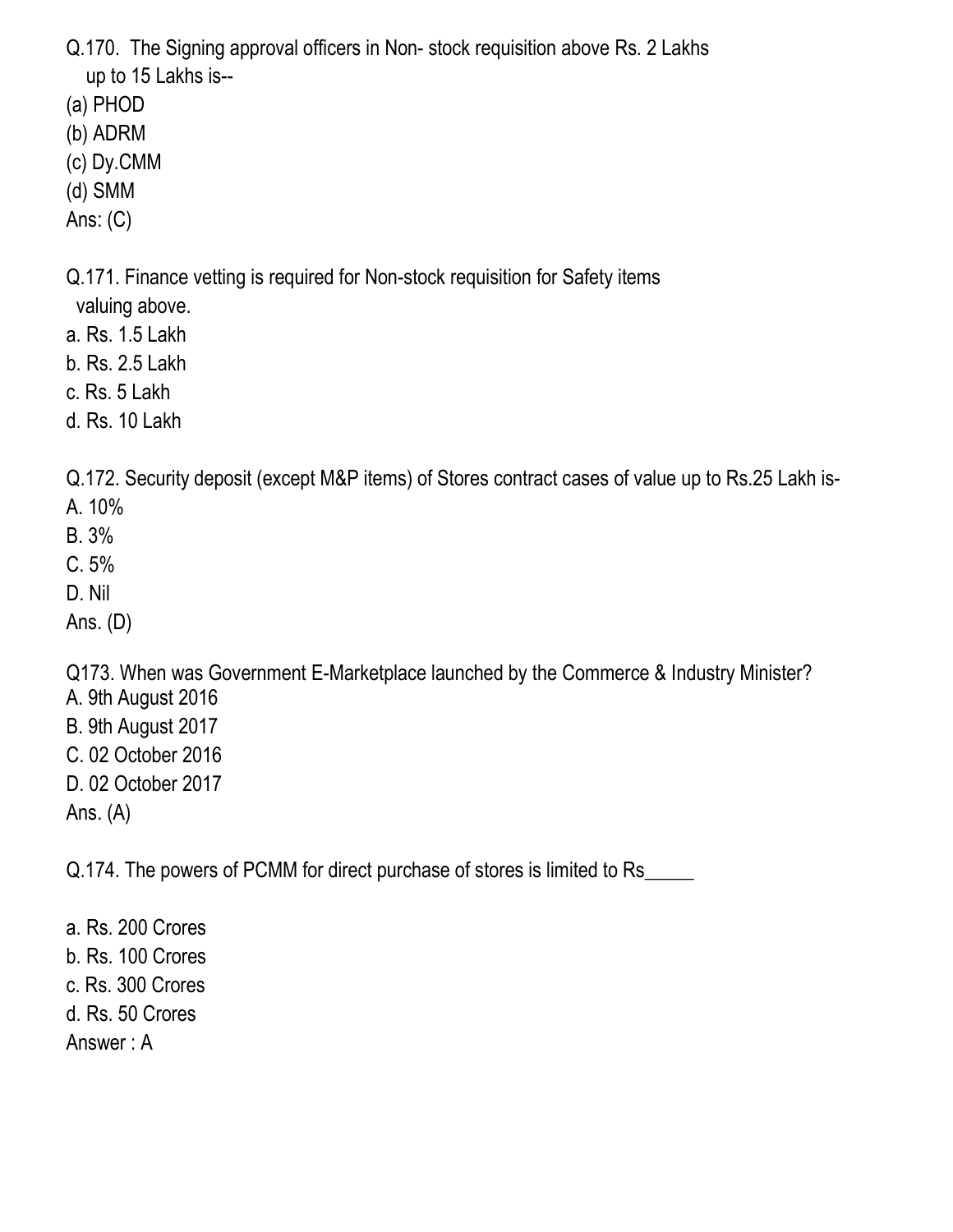Q.175. Non stock indents above Rs 45 lakhs have to be approved by\_\_\_\_\_\_

(a) PHOD

(b) ADRM

(c) Dy.CMM

(d) SMM

Ans: (A)

Q176. When were Railway finances separated from general govt budget?

- (a) 1924
- (b) 1900

(c) 1905

(d)1947

Ans: (A)

Q177. Finance vetting is required for all purchase orders for Non - Safety items valuing above.

- a. Rs. 3 Lakh
- b. Rs. 5 Lakh
- c. Rs. 8 Lakh

d. Rs. 15 Lakh

Ans.(c)

- Q.178. As per Rly board letter no. 2017/trans/01/policy/pt-S dt. 16.08.18(SN. 71) who is competent for according approval for change in inspection clause for branded items at the post contract stage.
- (a) AMM
- (b) SMM
- (c) Dy.CMM
- (d) SAG
- Ans.(d)

Q.179. Form S-1313 of Stores code describes

- (A) Combined form of requisition and issue note (B) Sale issue note
- (C) Depot Transfer Receipt (D) Book Transfer Receipt
- -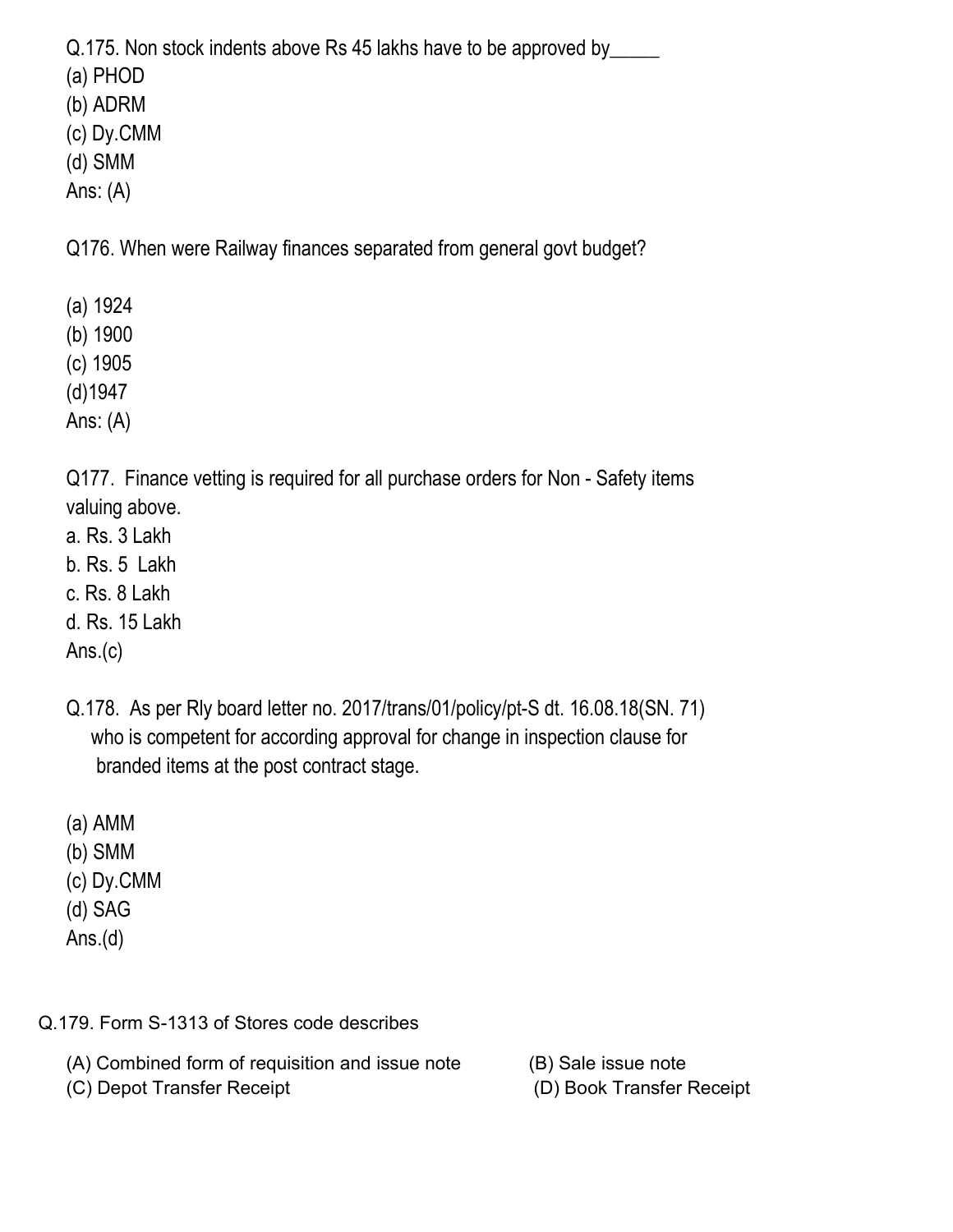Q.180. Which statement regarding procurement through GeM is wrong?

- (i) Direct order may be placed for value up to Rs. 25,000/
- (ii) Procurement of item value up to Rs. 5,00,000/- may be done by comparative sheet
- iii) L-01 offer may be by passed if L-02 offer is suitable.
- iv) GeM online bill may not be processed without generation of CRAC by consignee
- (A)  $i \ⅈ$  (B)  $i \&iv$  (C) ii, iii & iv (D) None of above

Q.181. Which statement/s regarding procurement through GeM is wrong?

- (i) Risk purchase may not be implemented against defaulting firm
- (ii) Force Measure Clause may not be implemented against GeM Order
- (iii) General Demurrage may not be implemented against defaulting firms
- (iv) Publicity/ advertisement of GeM Bid in News Papers is not required

 $(A)$ i, ii & iii  $(B)$ i & iv  $(C)$  ii, iii & iv  $(D)$  None of above

Q.182. Procurement through GeM by user departments: Officers of user departments (other than Store Department) are permitted to buy goods (Non-stock items) available on GeM by placing direct on-line orders. Limit of each GeM order value and annual ceiling per department per annum is:

(A) Rs.10,000/ in each case & Rs. 05 lakhs per department per annum

(B) Rs.20,000/ in each case & Rs. 10 lakhs per department per annum

(C) Rs.25,000/ in each case & Rs. 10 lakhs per department per annum

(D) Rs.50,000/ in each case & Rs. 25 lakhs per department per annum

Q.183. Classification of Pl group 31 indicates for (Railway Board/ Store Directorate circular no. Directorate dt.11.11.2020)

(A) All self-propelled trains with electric traction (B) Scrap (C) Diesel Loco items (D) Steel Round Bar

Q.184. Under Public Procurement Policy for MSEs, what minimum percentage of quantity out of the total procurement by Central Govt. Ministries/Departments/ PSUs is to be made from MSEs?

(A) 10% (B) 15% (C) 20% (D) 25%

Q.185. Present stock and Book Average rate (BAR) of an item is 200 units and Rs. 45/ respectively. 100 additional units have been received today @ Rs. 60/-. An issue of 50 units to be made after receipt of this quantity will be made at the rate of Rs. –

|  | (A) 45 | (B) 52.50 | $(C)$ 50 | $(D)$ 60 |
|--|--------|-----------|----------|----------|
|--|--------|-----------|----------|----------|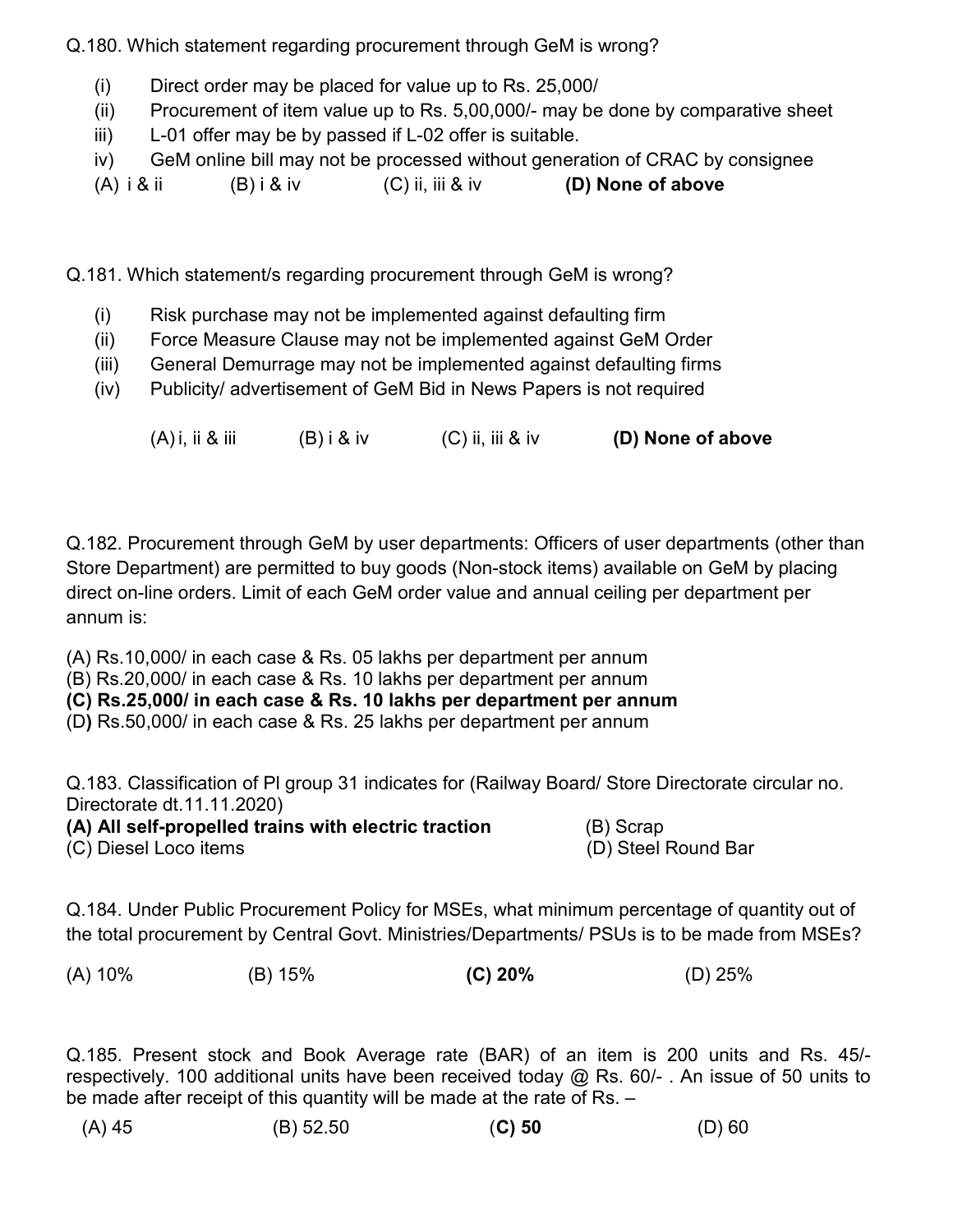- Q.186. Criteria for eligibility of uniforms can be revised by –
- (A) PHOD of the department (C) Railway Board
- (B) GM of the Railways (D) None of these

- 
- Q.187. Inactive items are those stock items, stock of which
- (A) is unserviceable
- (B) more than 03 months old
- (C) has not been issued to any user for past 12 months
- (D) is more than the requirement of next 24 months
- Q.188. Out of following situations the purchase power of PCMM is highest when it is a case of
- (A) Single tender purchase in Emergency
- (B) Single tender purchase without PAC
- (C) Single tender purchase with PAC
- (D) In all above situations COS has same powers

Q.189. As per current EXIM (Export Import) policy, Railways can Import freely any item:

- (A) Except restricted items (B) Provided it is actual user of that item
- (C) Not appearing in the negative list of import (D) Except prohibited items

Q.190. What steps are to be taken by the Department to develop MSE vendors so as to achieve their targets for MSE procurement?

- (A) By organizing Vendor Development Programmes
- (B) Buyer Seller meets
- (C) Entering into Rate Contract with MSEs for a specified period in respect of periodic requirement
- (D) All of them

Q.191. Which items are not reserved for procurement from MSEs industries.

- (A) Automobile Head Light Assembly, Electronic Door Bell, Polythene bags
- (B) Air/ Room Coolers Fire Extinguishers (wall type) Naphthalene Balls
- (C) Battery Charger, Chokes for light fitting, Invertor domestic type upto 5 kvA

(D) None

- Q 192. System of Recoupment to be followed for recouping Emergency stores is
	- (A) Maxima- Minima (B) Periodic review
		-

(C) Base stock (D) Combination of (A) & (B)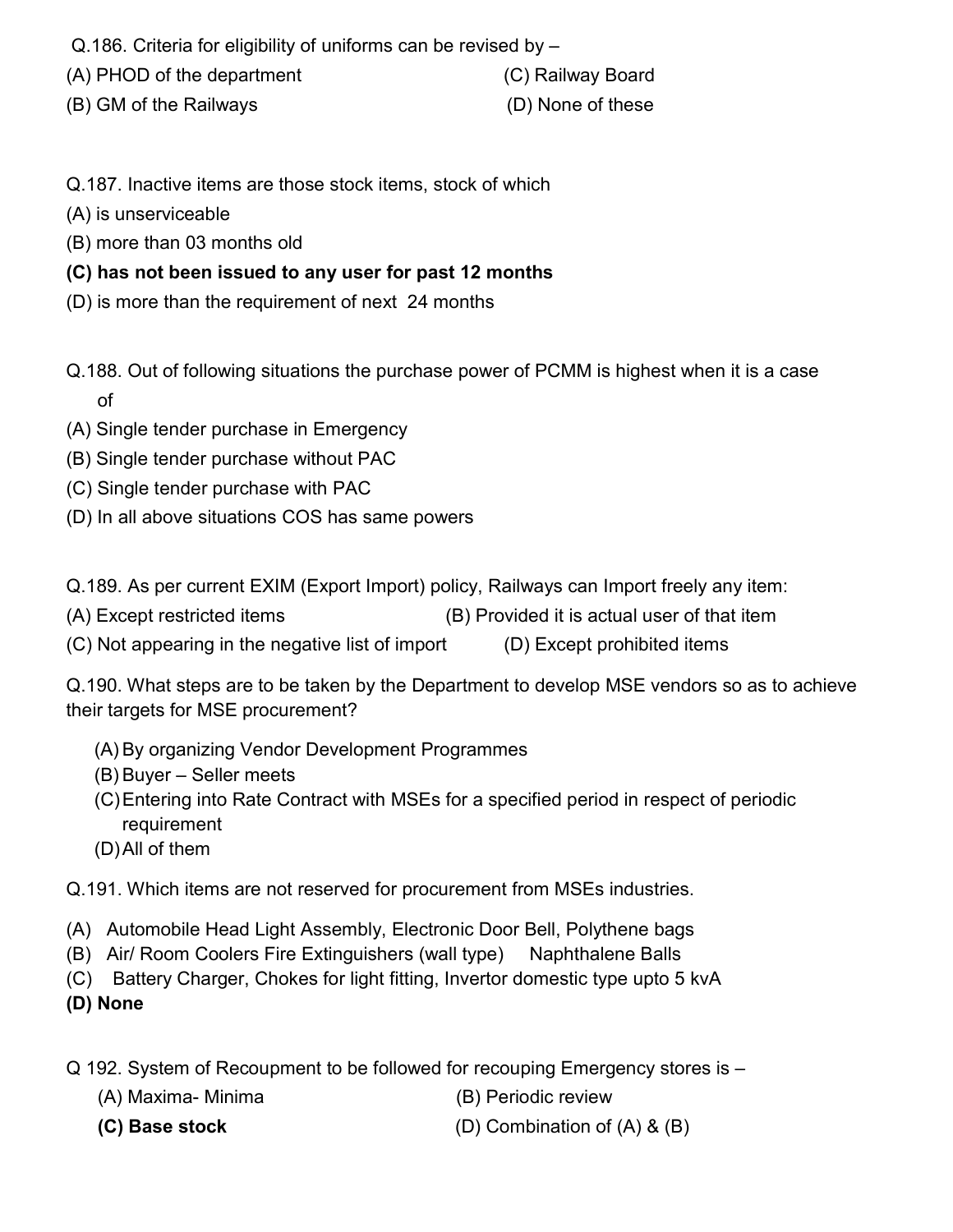- Q.193. Buffer stock limit depends on –
- (A) ABC classification of the item
- (B) VED classification of the item
- (C) Combination of (A) & (B)
- (D) Stock and Non-stock classification of the items

Q.194. In order to avoid any contingency, stock at reorder level has to be

- (A) More than lead time requirement (B) Less than lead time requirement
- 
- (C) Equal to lead time requirement (D) Does not have any relation
- 

Q.195. On a Railway, the items have been classified as A, B, C and V, E, D. While designing stock level limits for various items, we will provide to keep minimum safety stocks for –

- 
- (A) A-V Items (C) A- D Items (B) C-V Items (D) C-D Items.

Q.196. For best Inventory performance results we must combine ABC analysis & VED analysis. Our first focus should be on

- (A) Vital & A items (B) Vital & C items (C) Desirable & A items (D) Desirable & C items
- Q.197. Why is the ABC analysis important?

| (A) for improving service level | (B) for improving financial performance |
|---------------------------------|-----------------------------------------|
| (C) to improve the profits      | (D) none of the above.                  |

- Q.198. Economic Order Quantity (EOQ) is determined by optimizing between
- (A) Demand and Supply (B) Ordering cost and carrying cost
- (C) Budgets and Service level (D) User and Accounts department
- Q.199. EOQ is the Quantity at which –
- (A) Inventory carrying cost is maximum
- (B) Warehousing cost is minimum
- (C) Inventory carrying cost + ordering cost is maximum
- (D) Inventory carrying cost + ordering cost is minimum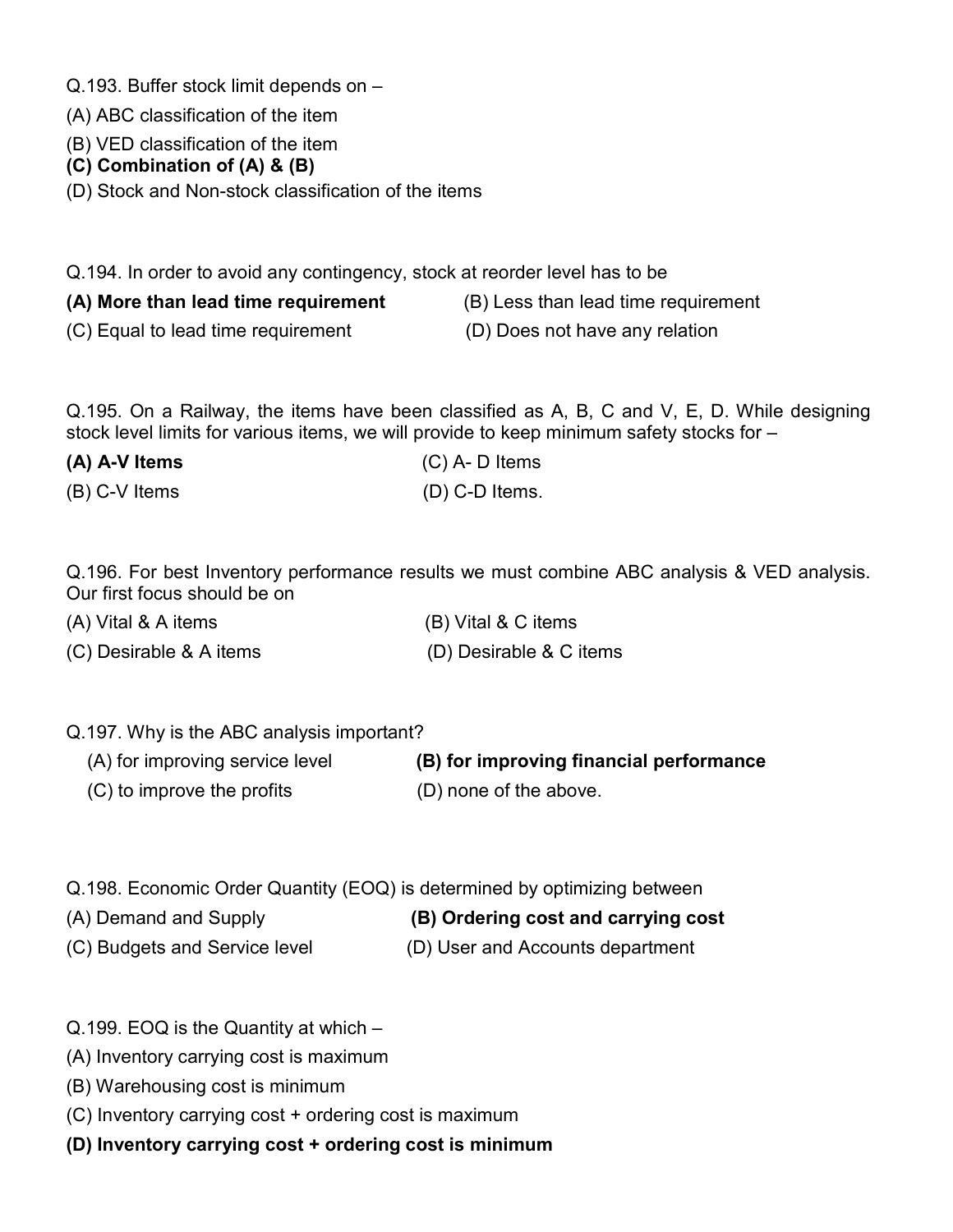Q.200. Check digit in a PL No. for an item appearing at Sl.No. 181 in Sub group 02 in Main

Group 00 will be –

(A) 8 (B) 5 (C) 3 (D) 7

Q.201. Custody stores are the stores –

(A) Which are kept under the custody of indentor

#### (B) These are charged off stores but kept under the custody of stores depot awaiting future use.

- (C) Custody stores are non-stock items which are surplus with the user
- (D) Custody stores are imprest stock items

Q.202. Survey committee is appointed by the General Manager as a standing committee consisting of

(A) Stores officer, Account officer, Electrical officer

(B) Stores officer, Account officer, Mechanical officer

(C) Stores officer, Account officer, S&T officer

#### (D) None of the above

Q.203. For an item having annual consumption equal to 600 nos. maxima and minima are respectively equal to 12 and 08 months consumption. Physical stock of this item on different dates was as under:

| $01.01.20$ ----- $500$ ; $01.02.20$ ---- $450$ ; | 01.03.20 -----400: | 01.04.20 ---- 300: |     |
|--------------------------------------------------|--------------------|--------------------|-----|
| This item should have been recouped on           |                    |                    |     |
| (A) 01.01.20                                     | (B) 01.02.20       |                    | (C) |
| 01.03.20                                         | $(D)$ 01.04.20     |                    |     |

Q.204. Stock of an item with a Section Engineer on 01-01-20 is 500 nos. Sanctioned imprest of this item is 1500 nos. Quantity of the item to be recouped by him will be equal to

| $(A)$ 500 nos.  | (B) 1500 nos. |
|-----------------|---------------|
| $(C)$ 1000 nos. | (D) 2000 nos. |

Q.205. Which statement/s regarding GeM Bid is wrong?

- (A) Minimum GeM Bid opening time is 10 days
- (B) Total Life cycle of GeM Bid is 90 days
- (C) In emergency situation, GeM Bid may be open before Bid end date and time
- (D). Bidder may challenge the Buyer decision for technical unsuitability of their offer within specified time period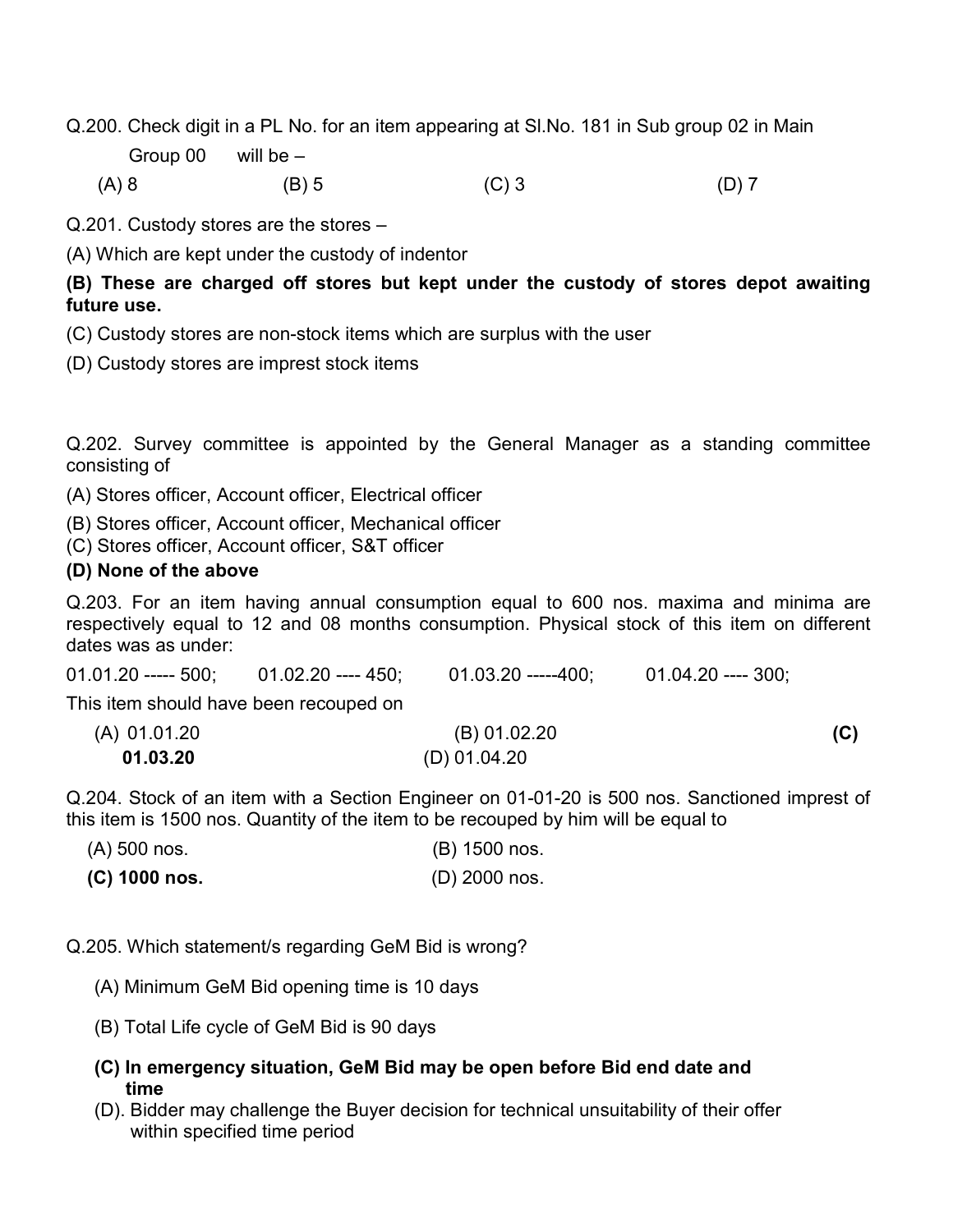- Q.206. After placement of GeM contract on L-01 firm through GeM Bidding, which statement is true
- (A) Firm may refuse to accept the GeM contract awarded through GeM Bidding.
- (B) Firm may not refuse to accept the GeM contract awarded through GeM Bidding
- (C) Firm may negotiate for change in inspection clause before acceptance of GeM **Contract**
- (D). GeM contract will auto decline after 72 hours of non-acceptance of GeM contract by The firm.
- Q.207. After placement of direct GeM contract (not through GeM Bidding), which statement is false
	- (A) Firm may refuse to accept the contract due to price issue
	- (B) GeM contract will auto decline after 72/96/120 hours of non-acceptance of GeM contract by firm
	- (C) Firm may not refuse to accept the direct GeM contract awarded to him
	- (D) Firm may refuse to accept the contract due to poor rating/ poor payment performance of Railway Buyer
- Q.208. After placement of GeM contract, if firm fails to supply the material within stipulated delivery period, which statement is false
	- (A) Buyer can raise an Incident against the firm for non-supply of material
	- (B) Consignee can raise an Incident against the firm for non-supply of material
	- (C) Buyer can cancel the GeM contract
	- (D) Buyer can extend the delivery period extension request of firm
- Q.209. Full form of GeM CRAC is
	- (A) Consignee refusal against consignment
	- (B) Consignee Receipt & Acceptance Certificate
	- (C) Consignment receipt against contract
	- (D) Consignee Receipt against contract

#### Q.210. Railway Buyer can initiate the on-line payment against GeM contract

(A) After on-line invoice generation and supply of material

#### (B) After generation of CRAC for acceptance of material

- (C) After manual acceptance of material by consignee without generation of On-line invoice
- (D) Without generation of CRAC for acceptance of material
- Q.211. Regarding Procurement of Non-scheduled service though GeM Custom Bid, which statement is false
	- (A) Service Level Agreement (SLA) for service will be predefined by GeM
	- (B) Minimum Bid opening time should be 21 days
	- (C) Special terms and conditions to be defined for service
	- (D) Railway GCC for Services may be adopted for evaluation and execution of GeM contract through Custom bid.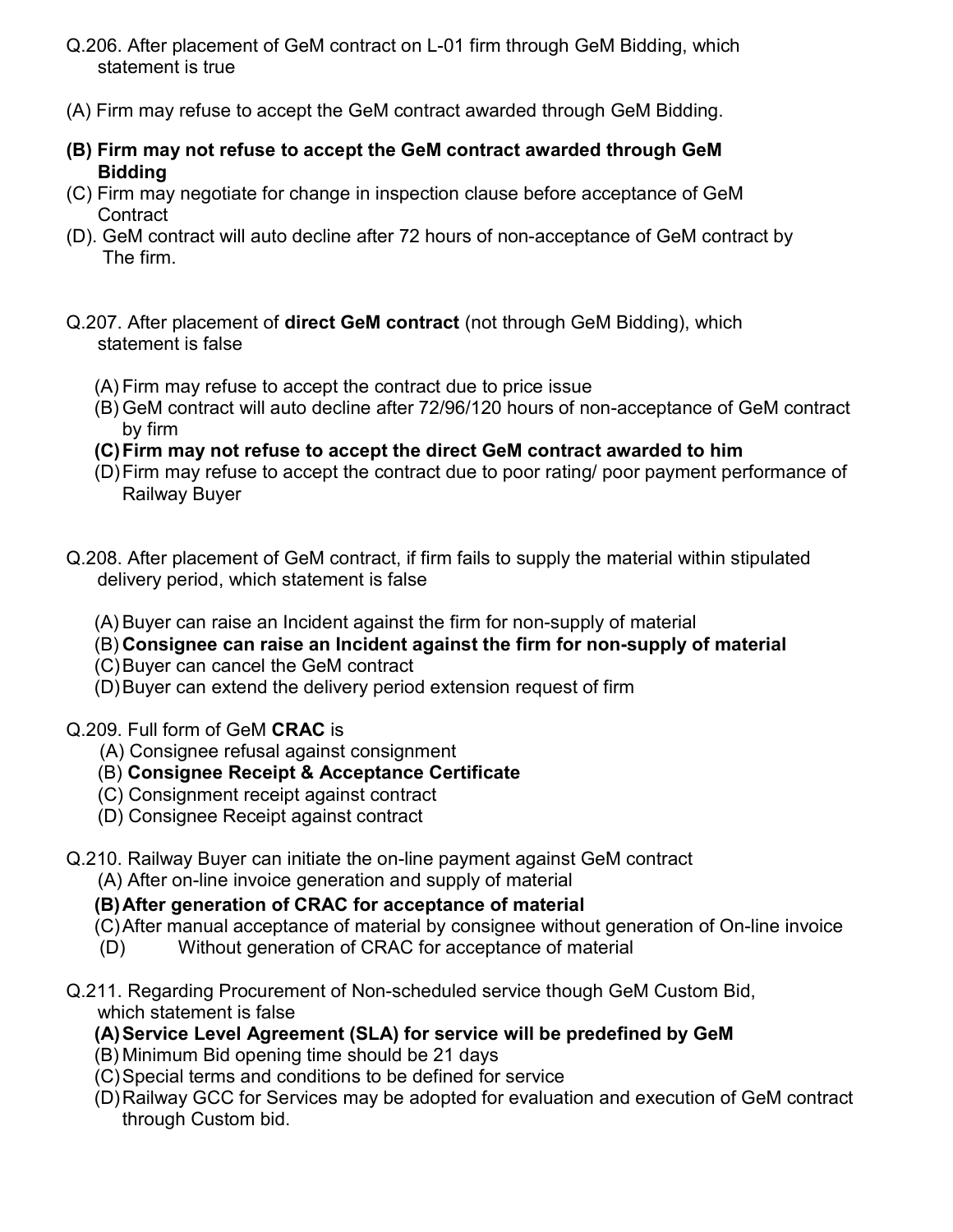#### Q.212. Which statement is false regarding procurement through GeM ?

- (A) Name of Railway officer deputed as GeM buyer can be update after transfer of officer
- (B) Name of GeM Consignee can be update after transfer of official
- (C) Procurement of Goods and Services through GeM may be done without assigning GeM **Consignee**
- (D) GeM Consignee may cancel the GeM contract if delivered material is not as per specification/ standard
- Q.213. Which statement is true regarding procurement through GeM ?
	- (A) Railway officer as GeM Buyer can place a Rate contract for supply of material on GeM portal.
	- (B) On line Tender committee evaluation is not applicable in TC case on GeM portal
	- (C) Price preference to MSEs is not applicable in GeM procurement
	- (D) Purchas preference to Class I local supplier is not applicable in GeM procurement
- Q.214. GeM procurement is governed by
	- (A). Ministry of Finance
	- (B) Ministry of Railway
	- (C) Reserve Bank of India
	- (D) Ministry of Electronics and IT

Q.215. The competent stores officer to conduct E- Auction for sale scrap is

- (A) JAG officer
- (B) Asstt. Scale officer
- (C) Sr. Scale officer
- (D) None of these

Q.216.The limit for lot value which can be disposal off at senior supervisor's level is

- (A) Rs 5000/- Per lot
- (B) Rs 10000/- Per lot
- (C) Rs 3000/- Per lot
- (D) Rs 2500/- Per lot
- Q.217. Pre- inspection of supplies by third parties is mandatory for all purchase Orders valuing more than
	- (A) Rs 10 Lakh
	- (B) Rs 4 Lakh
	- (C) Rs 15 Lakh
	- (D) Rs 5 Lakh

#### Q.218. For change in inspection clause at the post contract stage, competent

- Authority is
- (A) JAG
- (B) SAG
- (C) HAG
- (D) Both (b)&(c)

Q.219. Competent authority to section spot Purchase up to Rs 5 Lakh is

- (A) PHOD
- (B) DRM
- (C) AGM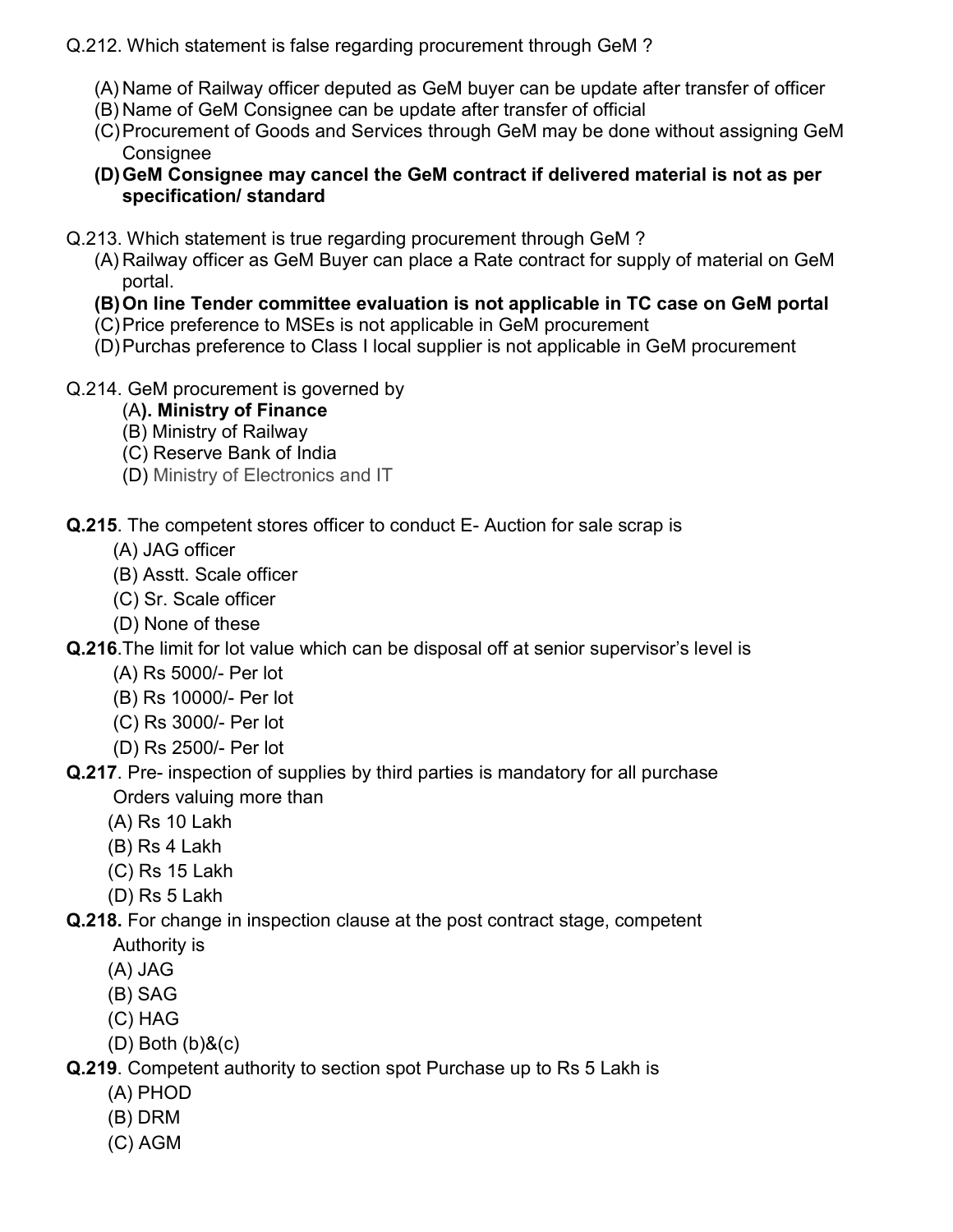(D) GM

Q.220. Competent authority to section spot Purchase above Rs 5 Lakh is

- (A) PHOD
- (B) DRM
- (C) AGM
- (D) GM

Q.221. The mode of payment through LC (Letter of credit) as option may be included in supply having estimated value of

- (A) Rs 5 Lakhs and above
- (B) Rs 8 Lakks and above
- (C) Rs 15 Lakhs and above
- (D) Rs 20 Lakhs and above
- Q.222. Signing power of PAC by SAG officer of user's deportment is
	- (A) Upto Rs 15 Lakhs
	- (B) Upto 30 Lakks
	- (C) Upto Rs 25 Lakhs
	- (D) Upto Rs 50 Lakhs

### Q.223. For purchase value above Rs 1 crore and upto Rs 10 crores, the TC Level

will be

- (A) TC of Sr. Scale
- (B) TC of JAG
- (C) TC of SAG
- (D) None of above

Q.224.Tender case of value Rs 400 Crore shall be accepted by

- (A) SAG
- (B) PHODs
- (C) AGM
- (D) GM

## Q.225. Direct accepted power of tender cases for Sr. DMM/Dy.CMM(Depot) is Upto

- (A) Rs 10 Lakh
- (B) Rs 15 Lakh
- (C) Rs 25 Lakh
- (D) Rs 50 Lakh

#### Q.226. For purchase value above Rs 50 Lakh and up to Rs 1 crore, the TC level will Be

- (A) TC of JAG
- (B) TC of Sr. Scale
- (C) TC of SAG
- (D) None of these

Q.227. Quotation from more than one (01) firm should be obtained for item costing

**Over** 

- (A) Rs 10000/-
- (B) Rs 5000/-
- (C) Rs 20000/-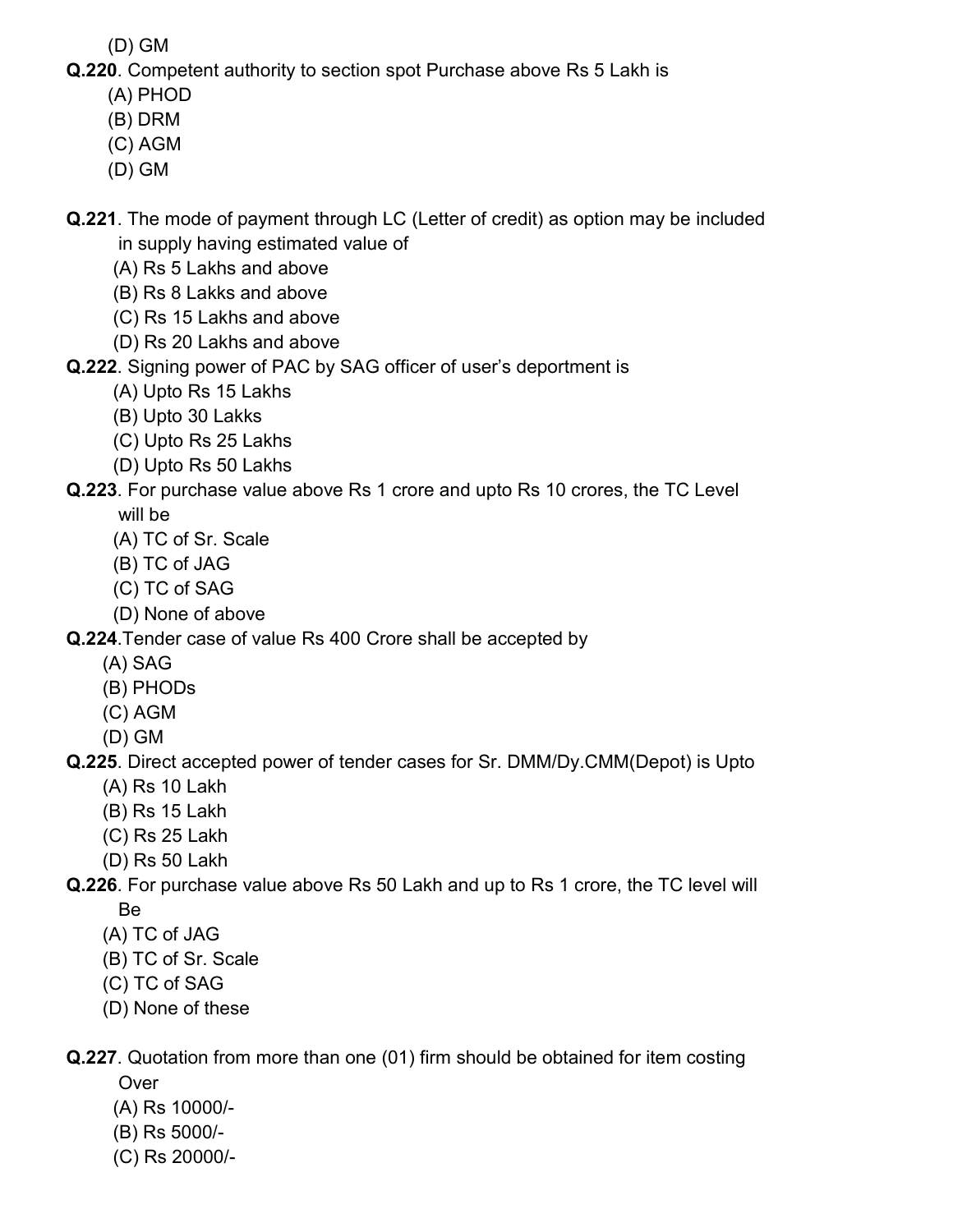(D) Rs 25000/-

- Q.228. Power of Extrusion of time with Ground rent for payment of Balance sale Value (BSV) offer the lapse of free time of Auction conducting office is
	- (A) Rs 15 Lakh
	- (B) Rs 50 Lakh
	- (C) Rs 1 Crore
	- (D) Rs Full power

Q.229. For extension of time for delivery with Ground rent, the power of auction Conducting officer is

- (A) 10 Days
- (B) 15 Days
- (C) 50 Days
- (D) Full power

Q.230. The procurement of quantity reserved for MSE & owned by SC/ST in any Tender case is

- (A) 2% of total procurement
- (B) 3% of total procurement
- (C) 4% of total procurement
- (D) 5% of total procurement

#### Q.231. The upper limit of Security deposit/Performance Security for Stores Contract

- is
- (A) 5%
- (B) 10%
- (C) 4%
- (D) 3%

#### Q.232.Electrmic reverse auction (e-RA) method may be adopted in stores tenders

- For value above
- (A) Rs 10 Crore
- (B) Rs 5 Crore
- (C) Rs 20 Crore
- (D) Rs 50 Crore

Q.233.Sale custody of Digital Signature Certificate (DSC) is lies with

- (A) AMM
- (B) SMM/DMM
- (C) PHOD
- (D) Person in whose name the DSC is issued
- Q.234. For uploading E-tender on E-tender on IREPS website which tape of Digital Signature certificate (DSC) is required
	- (A) Class-I
	- (B) Class-II
	- (C) Class-III
	- (D) None of these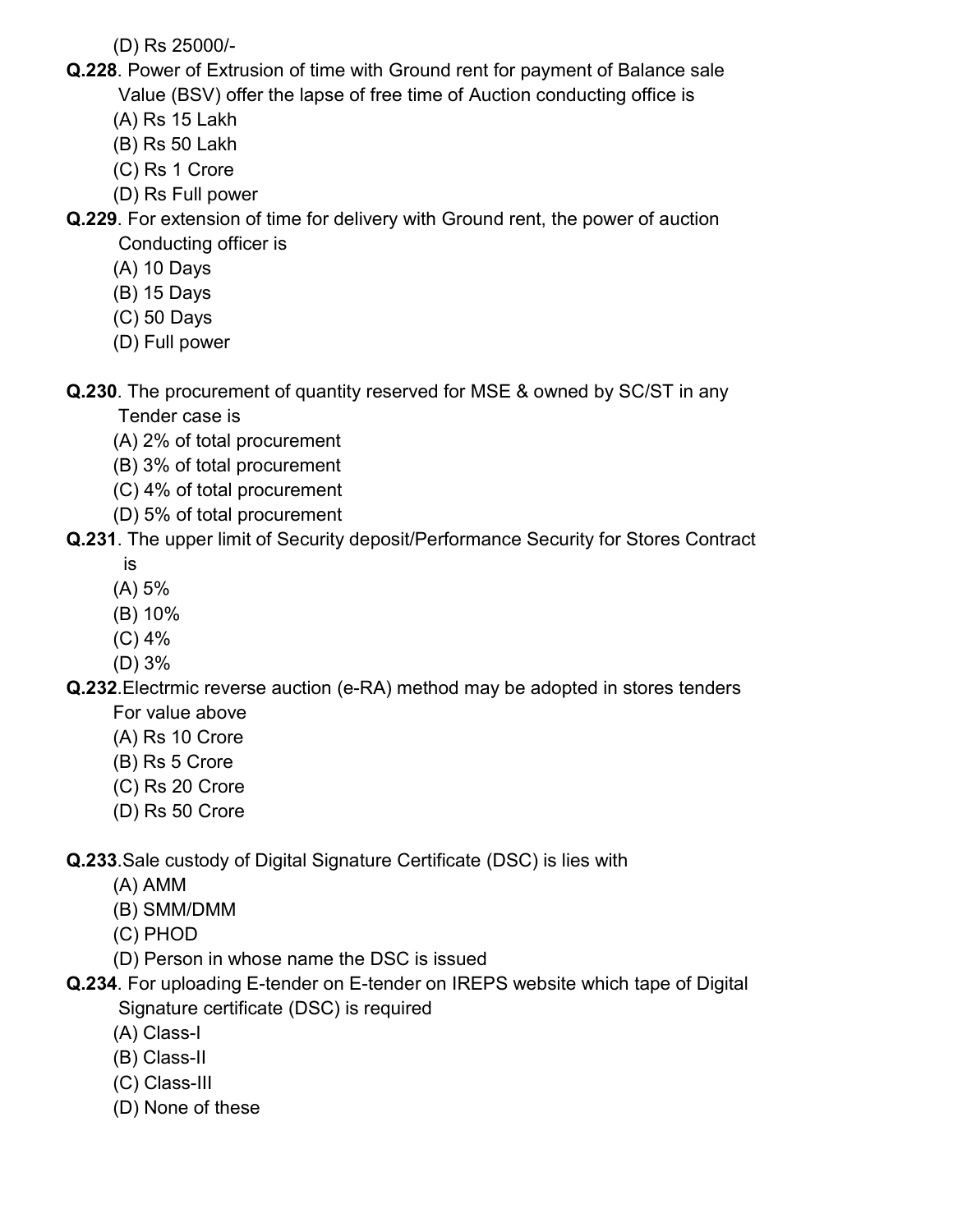Q.235.The member in spot purchase committee (SPC) will be

- (A) 02
- (B) 03
- (C) 04
- (D) 05

Q.236. From the date of appointment of SPC (Spot purchase Committee) the spot Purchase should be completed with in

- (A) 15 Days
- (B) 30 Days
- (C) 45 Days
- (D) 60 Days

Q. 237. PL no with main group 20 pertains to

 $\frac{1}{4}$ A) Electric loco items  $\frac{1}{4}$ B) Diesel loco items

 $\frac{1}{4}$ C) C&W items  $\frac{1}{4}$ D) Does not exist

Q. 238- Main group from 30 to 39 pertains to

 $\frac{1}{4}$ A) Electric loco items  $\frac{1}{4}$ B) General stores

- $\frac{1}{4}$ C) C&W items  $\frac{1}{4}$ D) None of the above
- Q. 239- The Earnest Money can not be in the from of
	- $\frac{1}{4}$ A) Deposit in case
	- $\frac{1}{4}$ B) Demand drafts

 $\frac{1}{4}$ C) Share certificates of blue chip companies

<sup>1</sup>/<sub>4</sub>D) Bonds of Indian Rly Finance Corporation

Q. 240- The Zonal Railway organization of stores department is headed by

| $\frac{1}{4}$ A) PCMM | $\frac{1}{4}$ B) CMM              |
|-----------------------|-----------------------------------|
| $\frac{1}{2}$ C) COM  | $\frac{1}{4}$ D) Non of the above |

Q. 241- Disposal of Scrap through tender sales is generally preferred for

 $\frac{1}{4}$ A) New items

 $\frac{1}{4}$ B) Items line Borings and Turnings for ease and regular clearance

 $\frac{1}{4}$ C) Surplus stores

 $\frac{1}{4}$ D) It cannot be done, and auction is the only method for disposal

Q. 242- TC member for JAG level T C from finance is:

| $\frac{1}{4}$ A) Sr Scale Accounts member     | $\frac{1}{4}$ B) Jr Scale Accounts member   |
|-----------------------------------------------|---------------------------------------------|
| $\frac{1}{4}C$ ) Depends on value of the case | $\frac{1}{4}$ D) All of the above are wrong |

Q. 243- The value for deciding the competency for acceptance is based on: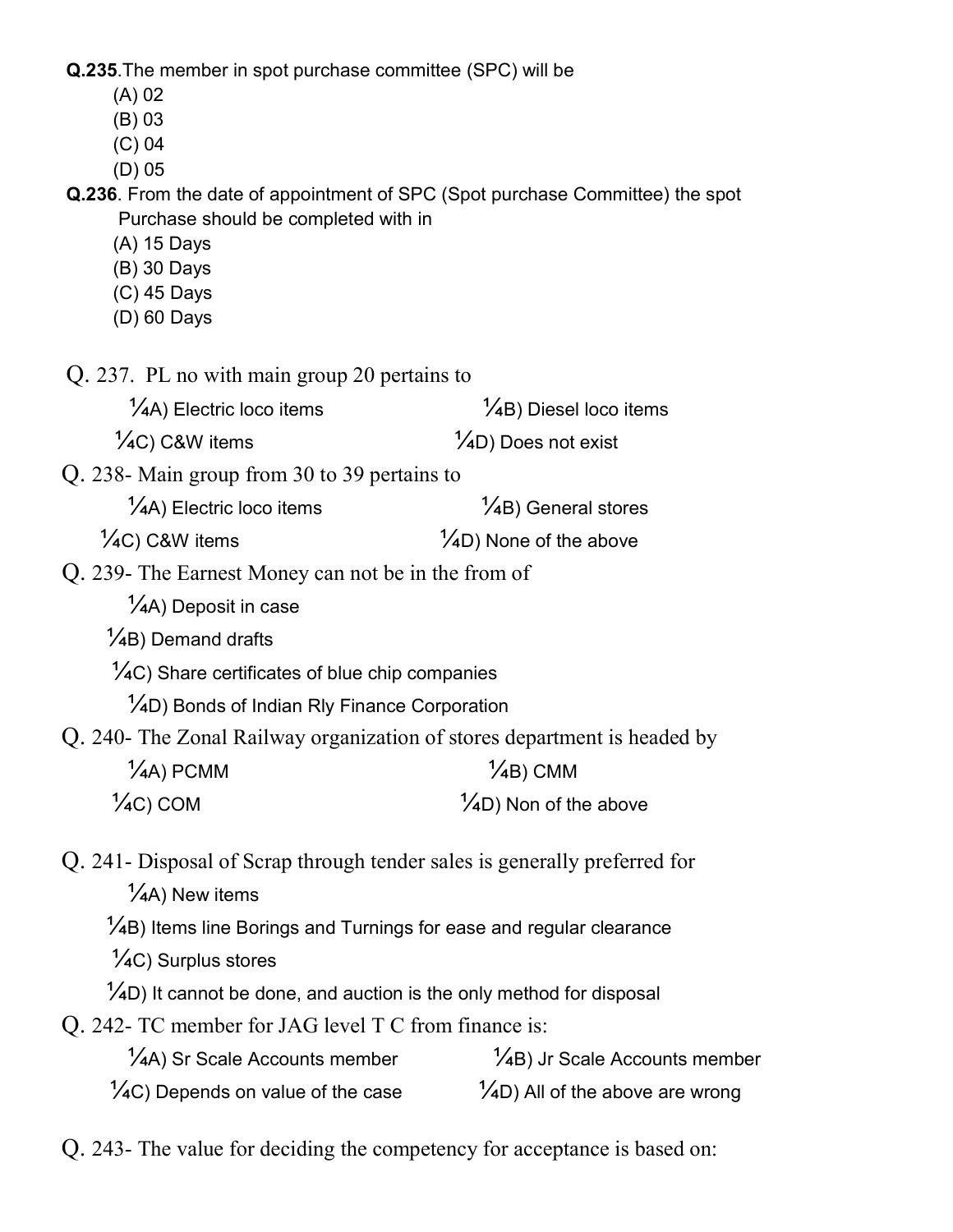| $\frac{1}{4}$ A) Estimated Value        | $\frac{1}{4}$ B) FOB value of the offer                 |
|-----------------------------------------|---------------------------------------------------------|
| $\frac{1}{4}$ C) CIF value of the offer | $\frac{1}{4}$ D) Total value of the under consideration |

| Q. 244- Which item used to keep leather goods safe.              |                                               |
|------------------------------------------------------------------|-----------------------------------------------|
| $\frac{1}{4}$ A) French chalk powder                             | $\frac{1}{4}$ B) Hydrochloric                 |
| $\frac{1}{4}C$ ) Gypsum                                          | $\frac{1}{4}$ D) Non of the above             |
| Q. 245- What is the correct method to preserve glass sheet       |                                               |
| $\frac{1}{4}$ A) To keep vertical                                | $\frac{1}{4}$ B) To keep in stack             |
| $\frac{1}{4}C$ ) To keep inclined vertically                     | $\frac{1}{4}$ D) Non of the above             |
| Q. 246- How rubber items are preserved                           |                                               |
| $\frac{1}{4}$ A) To keep near electrical installation            | $\frac{1}{4}$ B) To keep in airy to sphere    |
| $\frac{1}{4}$ C) To keep near the oils                           | $\frac{1}{4}$ D) Non of the above             |
| Q. 247- What is correct method to receive gas.                   |                                               |
| $\frac{1}{4}$ A) Weight vs Volume                                | $\frac{1}{4}$ B) To check from pressure gauge |
| $\frac{1}{4}$ C) To rely on the challan qty                      | $\frac{1}{4}$ D) Non of the above             |
| Q. 248- How to certify correct receipt of the buttons            |                                               |
| $\frac{1}{4}$ A) Count Vs weight                                 | $\frac{1}{4}$ B) To count entire qty          |
| $\frac{1}{4}$ C) To check and count randomly packets             | $\frac{1}{4}$ D) Non of the above             |
| Q. 249- What is the full form of AAC.                            |                                               |
| $\frac{1}{4}$ A) Annual average consumption                      |                                               |
| $\frac{1}{4}$ B) Annual anticipated consumption                  |                                               |
| $\frac{1}{4}$ C) Equal weightage to oldest year consumption      |                                               |
| $\frac{1}{4}$ D) Weight of items multiplied with quantity        |                                               |
| Q. 250- What is use Free Delivery Period.                        |                                               |
| 1/4A) Purchaser may walk freely in yard during that period       |                                               |
| $\frac{1}{4}$ B) Time given to lift the material without penalty |                                               |
| $\frac{1}{4}$ C) Time allowed to cut the material                |                                               |
| $\frac{1}{4}$ D) Non of the above                                |                                               |
| Q. 251 - Last digit of PL is called.                             |                                               |
| 1/4A) Subgroup digit                                             | $\frac{1}{4}$ B) Check digit                  |
| $\frac{1}{4}C$ ) Main group digit                                | $\frac{1}{4}$ D) Non of the above             |
| Q. 252- What is end use of pantograph.                           |                                               |
| $\frac{1}{4}$ A) Used in electric loco                           | $\frac{1}{4}$ B) Used in diesel loco          |
|                                                                  |                                               |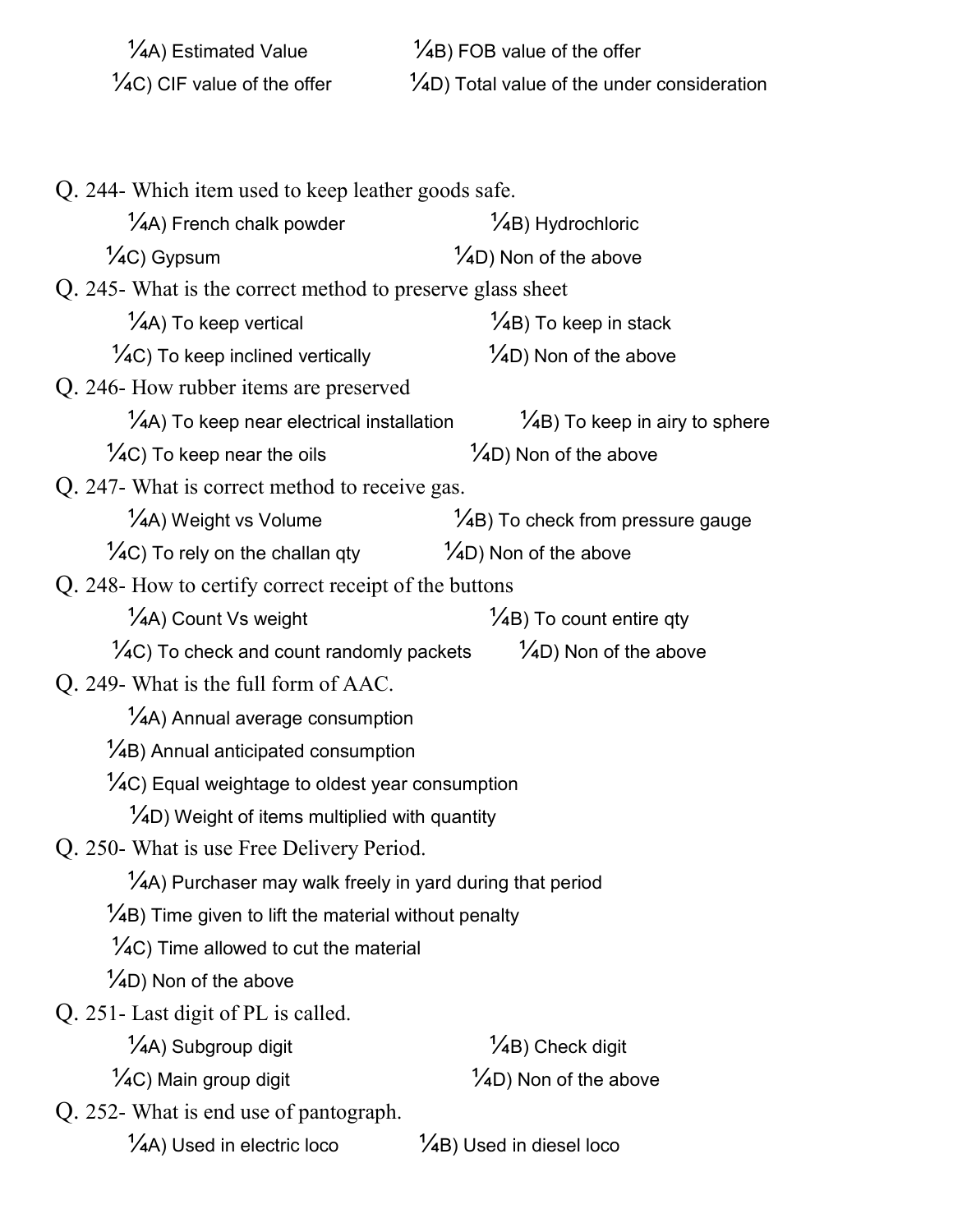Q. 253- Total cost of material:

 $\frac{1}{4}$ A) Purchase cost + Ordering cost + Carrying cost

 $\frac{1}{4}$ B) Total quantity x Rate + Carrying cost.

 $\frac{1}{4}$ C) Maximum quantity rate + Ordering cost

- $\frac{1}{4}$ D) Average consumption rate + Ordering cost + Carrying
- Q. 254- Right price is:

 $\frac{1}{4}$ A) Lowest bidder price

 $\frac{1}{4}$ B) Lowest reasonable bidder price

¼C) Lowest responsible bidder price

 $\frac{1}{4}$ D) Lowest reasonable & responsible bidder price.

Q. 255- In Material Management L.C. is stand for :

| $\frac{1}{4}$ A) Letter of Credit        | $\frac{1}{4}$ B) Learning Curve    |
|------------------------------------------|------------------------------------|
| $\frac{1}{4}$ C) All above               | $\frac{1}{4}$ D) None of the above |
| Q. 256-IRS conditions are not applicable |                                    |
| $\frac{1}{4}$ A) In AT                   | $\frac{1}{4}$ B) GT                |
| $\frac{1}{2}$ C) LT                      | $\frac{1}{4}$ D) Local purchase    |